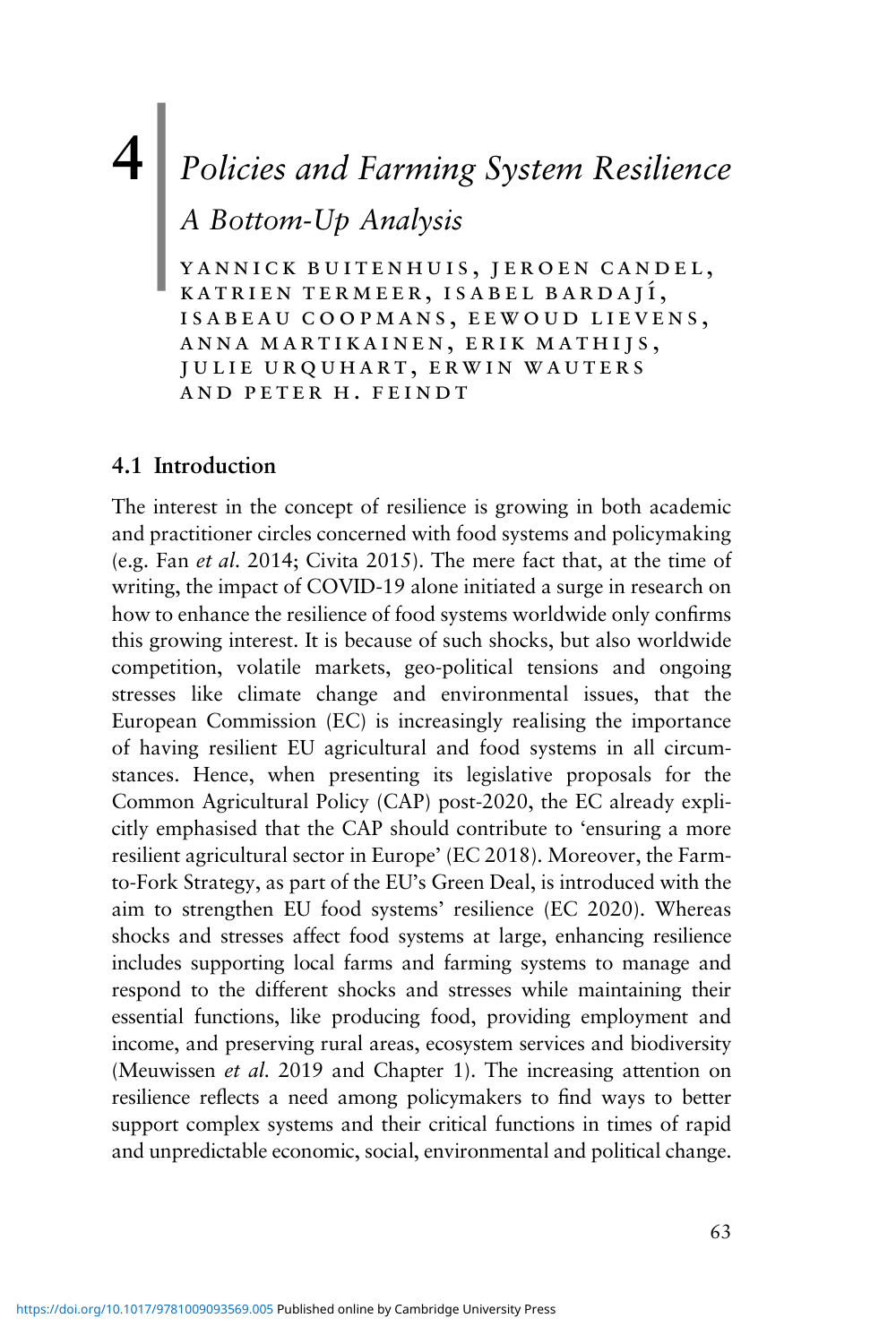The concept of resilience has received attention in the Policy Sciences, primarily by scholars who focused on how to design policies that are capable to deal with uncertainties, i.e. the resilience of policies themselves (e.g. Swanson *et al.* 2009; Howlett 2019). However, public policy research to date has barely analysed the (potential) effects of policies on the resilience of complex systems (Feindt *et al.* 2020). In contrast, the system resilience literature was more interested in understanding how public policies can reinforce the resilience of complex systems, such as bio-based production systems (Ge *et al.* 2016), energy systems (Gatto & Drago 2020) and urban infrastructures (Béné *et al.* 2016). This body of literature has provided valuable insights into the policy variables that can affect the resilience of complex systems, mostly by following a top-down approach to analysing (potential) policy impacts and the degree of goal attainment over time. However, less knowledge is available on how public policies influence the resilience of farming systems 'in practice' (i.e. within the implementing environment and its contextual factors, Berman 1978). The effects of agricultural policies are mostly studied at the farm level. Effects at the level of farming systems, where multiple policies interact, leading to synergies or trade-offs that might also affect system resilience, have received less attention. Contextual routines and private incentives might affect the resilience effects of policies, too. Moreover, whereas a policy might be designed with the intention to support the resilience of farming systems, its actual effects might be experienced differently on the ground, depending on the farming systems' characteristics, local context and the expectations of the targeted actors. Comprehending how actors in farming systems experience policies and their resilience effects is indispensable for understanding the relationship between policies and resilience. This can also help policymakers draw lessons and adjust policy design and delivery.

Against this background, this chapter seeks to address whether and how policies enable or constrain the resilience of farming systems through the perspectives of actors at the farming-system level. We set out a bottom-up approach for policy analysis, in which we analyse how actors within and surrounding a farming system experience the resilience effects of the CAP and relevant adjacent policies (e.g. regulation of plant protection products, legislation on manure and fertilisers, support for weather risk insurance, environmental policies or land tenure legislation). Our analysis draws on in-depth interviews with a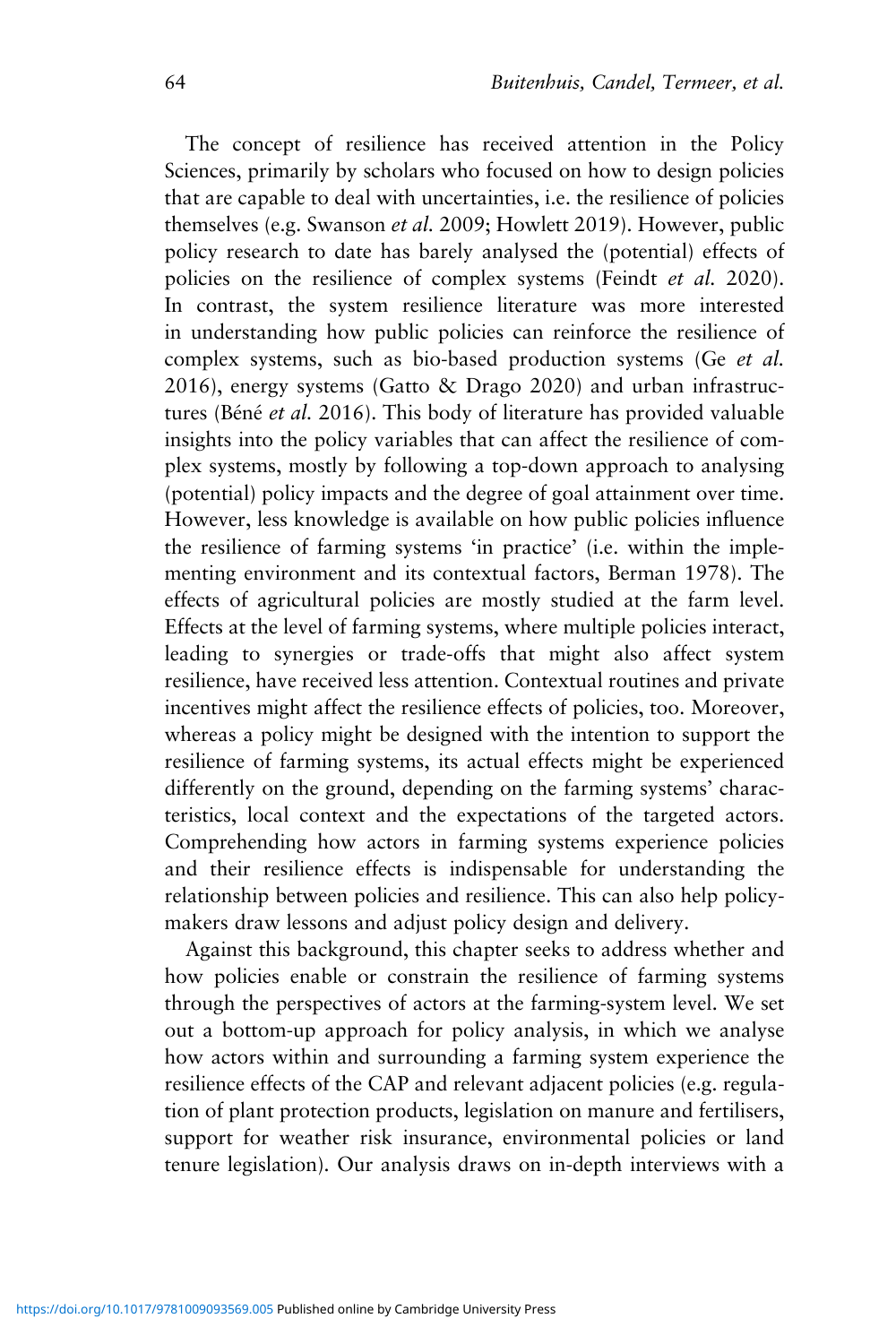broad array of relevant actors in five European farming systems. The interviews provided us with a wider picture on the enabling or constraining effects of policies on the resilience of farming systems from the respondents' perspectives. Subsequently, the findings of the interviews were reviewed in regional focus groups and, eventually, compared. The chapter proceeds with elaborating the theoretical perspective that guides our analysis (Section 4.2). This is followed by an explanation of the research methods (Section 4.3). Subsequently, the main findings of the bottom-up analyses of the CAP and relevant adjacent policies in the five European farming systems are presented (Section 4.4). The chapter ends with reflections on the key findings that have emerged from the bottom-up analysis (Section 4.5).

#### **4.2 Theoretical Framework**

#### *4.2.1 Public Policy and Resilience Capacities*

Resilience is understood as the capacity of farming systems – i.e. regional networks of comparable farm types and other non-farm actors within an agroecological context (Chapter 1) – to absorb or respond to shocks and stressors, while maintaining their essential functions (Chapter 1). Following this book's approach, we distinguish between three resilience capacities of farming systems: robustness, adaptability and transformability (Chapter 1). As farming systems are open systems, not only internal features (Chapters 1–3 and 5) but also external influences, such as public policies, affect the systems' capacity to maintain the desired functions in the face of adverse developments.

Both the resilience and policy sciences literature have acknowledged the potential of public policies to affect a system's resilience in several ways. Various academics have made efforts to identify specific policy characteristics that may improve the resilience of complex systems, e.g. through enabling polycentricity, accommodating self-organisation and knowledge networks or by encouraging learning and experimentation (van den Brink *et al.* 2013; Béné *et al.* 2016; Karpouzoglou *et al.* 2016). These studies, however, generally do not distinguish between the robustness, adaptability and transformability of farming systems. Supporting each of these resilience capacities requires different types of policies, each with different priorities and goals, instruments and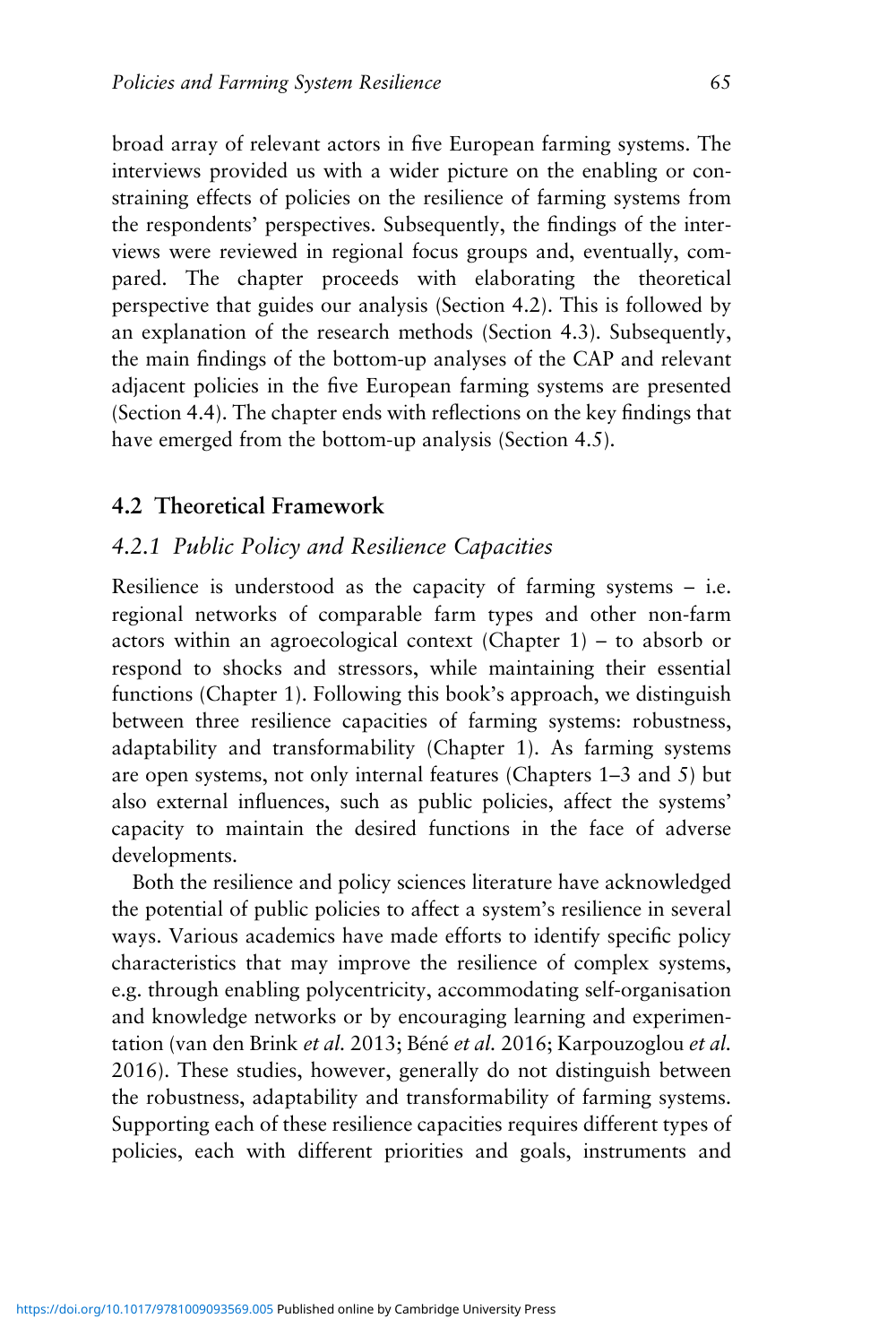budget requirements. In a previous study (Buitenhuis *et al.* 2020), we have argued that **robustness-enabling policies** are characterised by a short-term focus on recovery of existing functions of the system, protecting the status quo, providing buffer resources and governmentsupported modes of risk management. (Chapter 2 discusses different forms of risk management in more detail.) **Adaptability-enabling policies** are characterised by a focus on the medium term (one to five years) and flexibility that allows for tailor-made responses, they enable variety between and within farming systems, and support social learning. Policies may enable **transformability** through a long-term focus, dismantling incentives that support the status quo, and supporting indepth learning and niche innovations.

Even when policymakers design *specific* policies in such a way that they may support the different resilience capacities, systems are affected by a broad *range* of policies which possibly produce divergent effects. This collection of policies forms a complex policy mix in which many policy goals and instruments interact (Howlett & Rayner 2007; Howlett 2019). Farming systems in the EU are affected by the CAP which pursues numerous goals, uses a diverse set of instruments, and operates at the European, national and regional levels, making it a complex policy mix in its own right. At the same time, the CAP is only one of many policies affecting EU farming systems, the interactions between which remain unclear, adding extra instruments to the mix. Various academics have discussed that one risk associated with overly complex policy mixes is that they likely contain inconsistent instruments with ambiguous means–ends relations that lead to trade-offs and reduced effectiveness (Howlett & Rayner 2007; Howlett 2018). Specifically, certain policy instruments can support one resilience capacity, while at the same time constraining others (Ashkenazy *et al.* 2017). For example, whereas subsidies related to existing production methods may enhance robustness, they may also constrain adaptability or transformability by reducing recipients' motivation to diversify practices or to explore niche innovations.

Following a top-down policy analysis approach, previous SURE-Farm research analysed the operational logic of the CAP and its national implementations from a resilience perspective. Whereas the CAP and its national implementation aim to support farmers, to ensure food security, and to contribute to sustainable agriculture and rural development in Europe, they were not necessarily designed with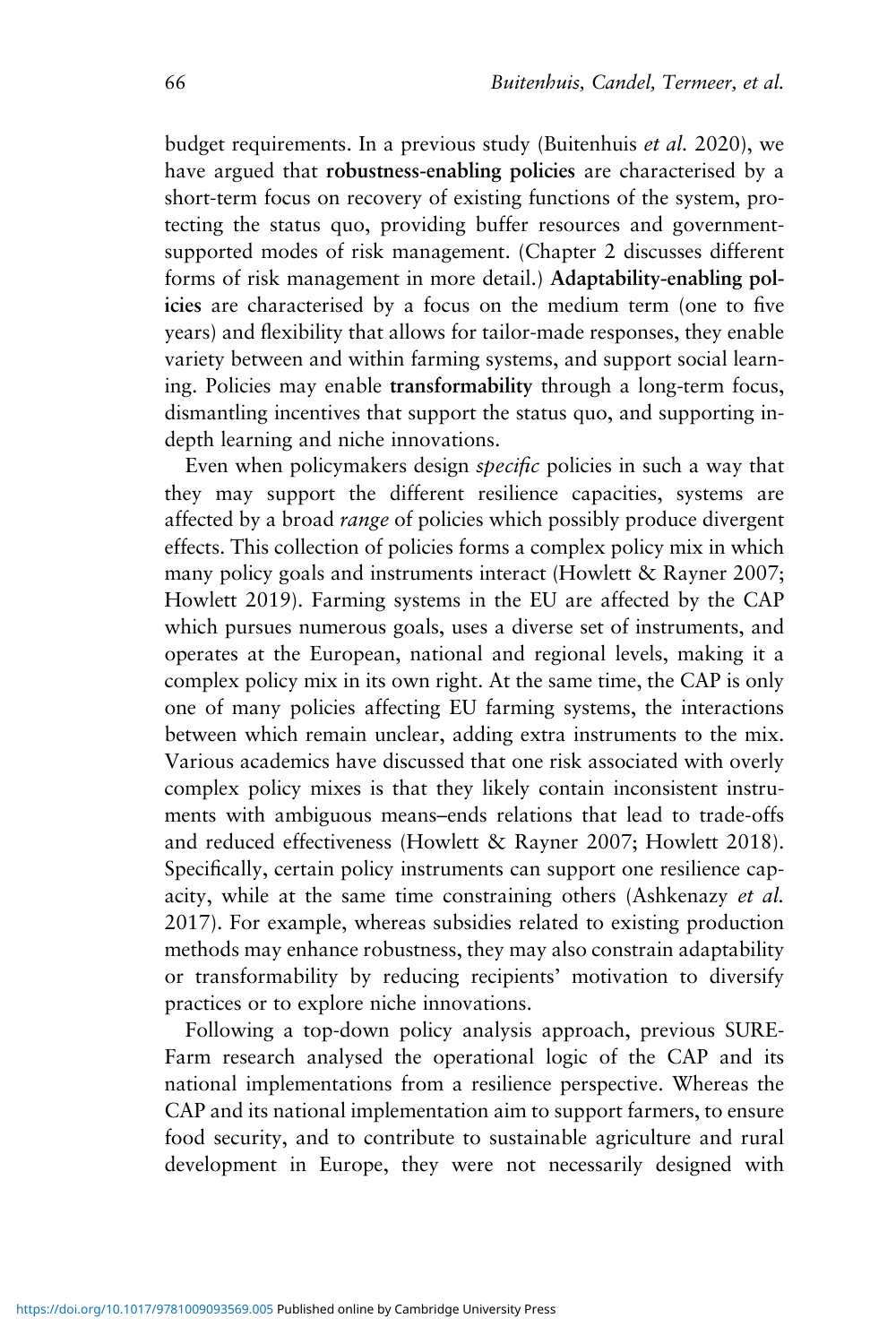| Robustness                                                                                                                                                                                          | Adaptability                                                                                                                                                                                                                                                                                                                                                                  | Transformability                                                                                                                                                                                                                            |
|-----------------------------------------------------------------------------------------------------------------------------------------------------------------------------------------------------|-------------------------------------------------------------------------------------------------------------------------------------------------------------------------------------------------------------------------------------------------------------------------------------------------------------------------------------------------------------------------------|---------------------------------------------------------------------------------------------------------------------------------------------------------------------------------------------------------------------------------------------|
| Direct payments<br>(basic payment<br>scheme, greening<br>payments, and young<br>farmer payments);<br>• Market safety net<br>instruments;<br>• Crisis reserves;<br>Support for insurance<br>schemes. | • Agri-environmental<br>programmes in<br>the RDPs;<br>• Investment support<br>linked to sustainable<br>farming practices;<br>• LEADER programme<br>in RDPs;<br>• Options to tailor<br>national and/or<br>regional<br>implementation of the<br>CAP (e.g. modulation<br>between Pillar I and II;<br>optional direct<br>payment measures;<br>and options for<br>designing RDPs). | • Support for organic<br>farming;<br>• The European<br>Innovation<br>Partnerships<br>'Agricultural<br>Productivity and<br>Sustainability'<br>$(EIP-AGRI);$<br>• Support for new<br>rural value chains to<br>encourage<br>niche innovations. |

**Table 4.1.** *How CAP instruments affect the resilience capacities of farming systems*

*Source*: Feindt *et al*. 2018; SURE-Farm 2020

resilience intentions. However, the resilience concept proved useful to examine the CAP's capability of supporting complex farming systems. The top-down analysis revealed that different CAP instruments unequally affect different resilience capacities of EU farming systems (Feindt *et al.* 2018; SURE-Farm 2020). Despite some differences in the national CAP implementations, a comparison across EU farming systems revealed regular connections between certain instruments and resilience capacities (Table 4.1).

The top-down analysis showed that the CAP is strongly focused on supporting robustness. Most of the CAP financial resources are used for income support measures that provide buffer resources and allow farmers to continue their current business model. At the same time, the CAP offers less resources for instruments that enable adaptability. Only some measures in the Rural Development Programs (RDPs) encourage social learning, cooperation and innovations. Finally, the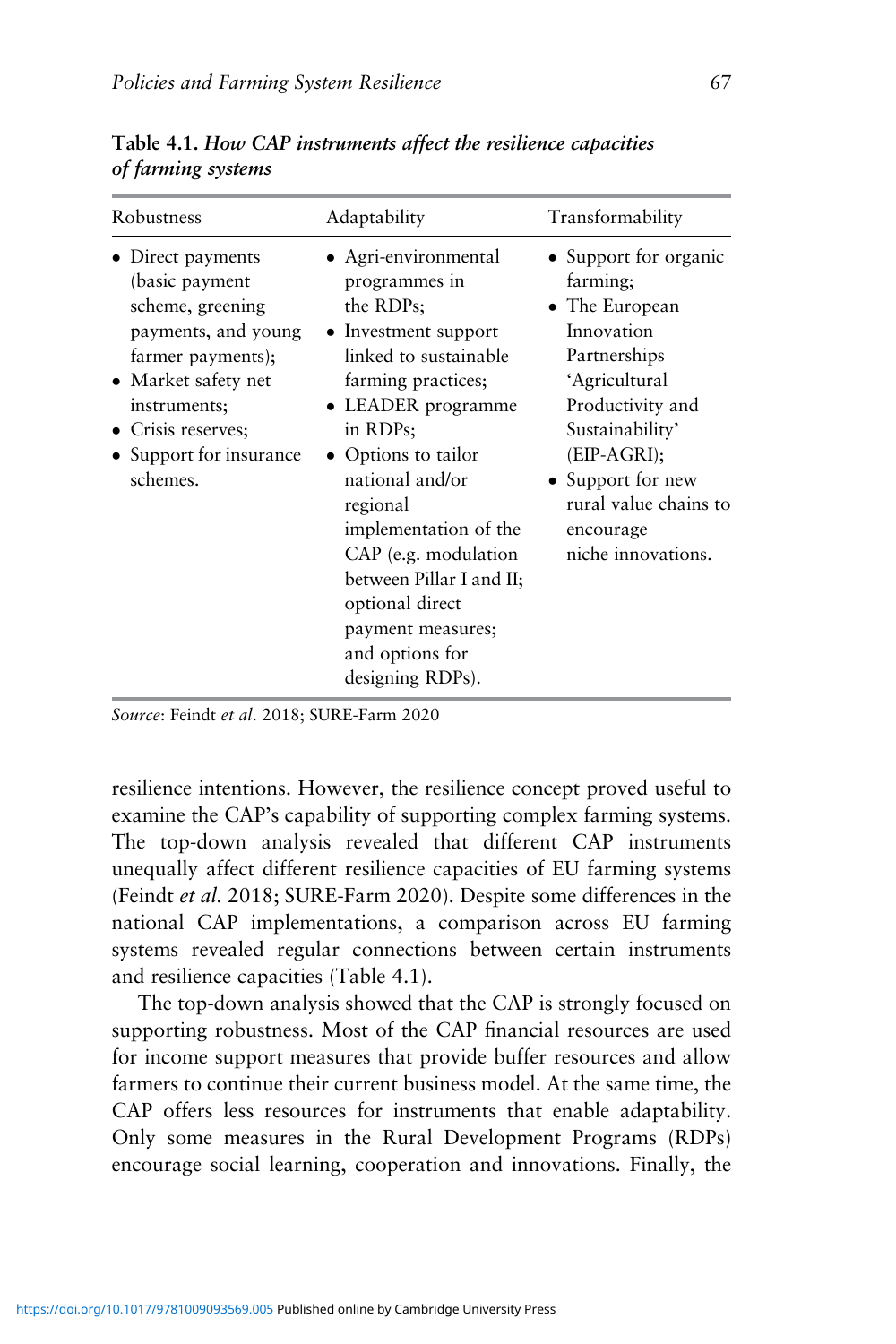top-down analysis found that the CAP constrains transformability because business-as-usual remains strongly supported. Only the CAP's support for organic farming, new rural value chains or the EIP-AGRI were found to be designed to support changes in the operational logic of farms or value chains. Generally, the CAP provides little support or direction for long-term change through, e.g., in-depth learning or by encouraging radical innovations. While the top-down analysis provided a systematic examination of the extent to which the CAP's policy output is expected to enable or constrain the three resilience capacities, our previous findings were not necessarily congruent with the experiences of actors who deal with the CAP as part of their everyday practices. A bottom-up analysis of how actors involved in farming systems experience the policies and their effects, therefore, offers complementary insights into how the CAP and adjacent policies enable or constrain farming systems' robustness, adaptability, and transformability in practice.

# *4.2.2 A Bottom-Up Approach to Analysing Policy Effects on Farming Systems' Resilience*

Bottom-up approaches to policy analysis differ from top-down approaches in that they move the analytical focus away from policy outputs and goal attainment to the specific contexts in which a policy is implemented. As such, they share an interest in local actors' perspectives on policy delivery and impacts (Nilsen *et al.* 2013). Bottom-up approaches have, for instance, often been used in policy implementation research, where they have demonstrated that putting public policies into practice and attaining intended outcomes is far from straightforward (Berman 1978; Matland 1995). For example, the EU aims to improve regional economic development and collaboration through its Cohesion Policy, which follows principles that are identical across the Member States. However, Dąbrowski (2013) used a bottom-up approach to show that the Cohesion Policy's implementation and effectiveness vary across regions due to differences in, e.g., traditions of decentralisation and collaborative policymaking, or the administrative capacity and resources of sub-national authorities. So, whereas European policymakers can influence the policy output, they can hardly control how the local-level context will affect the policy, leading to variation in policy effects (Berman 1978). Given that policies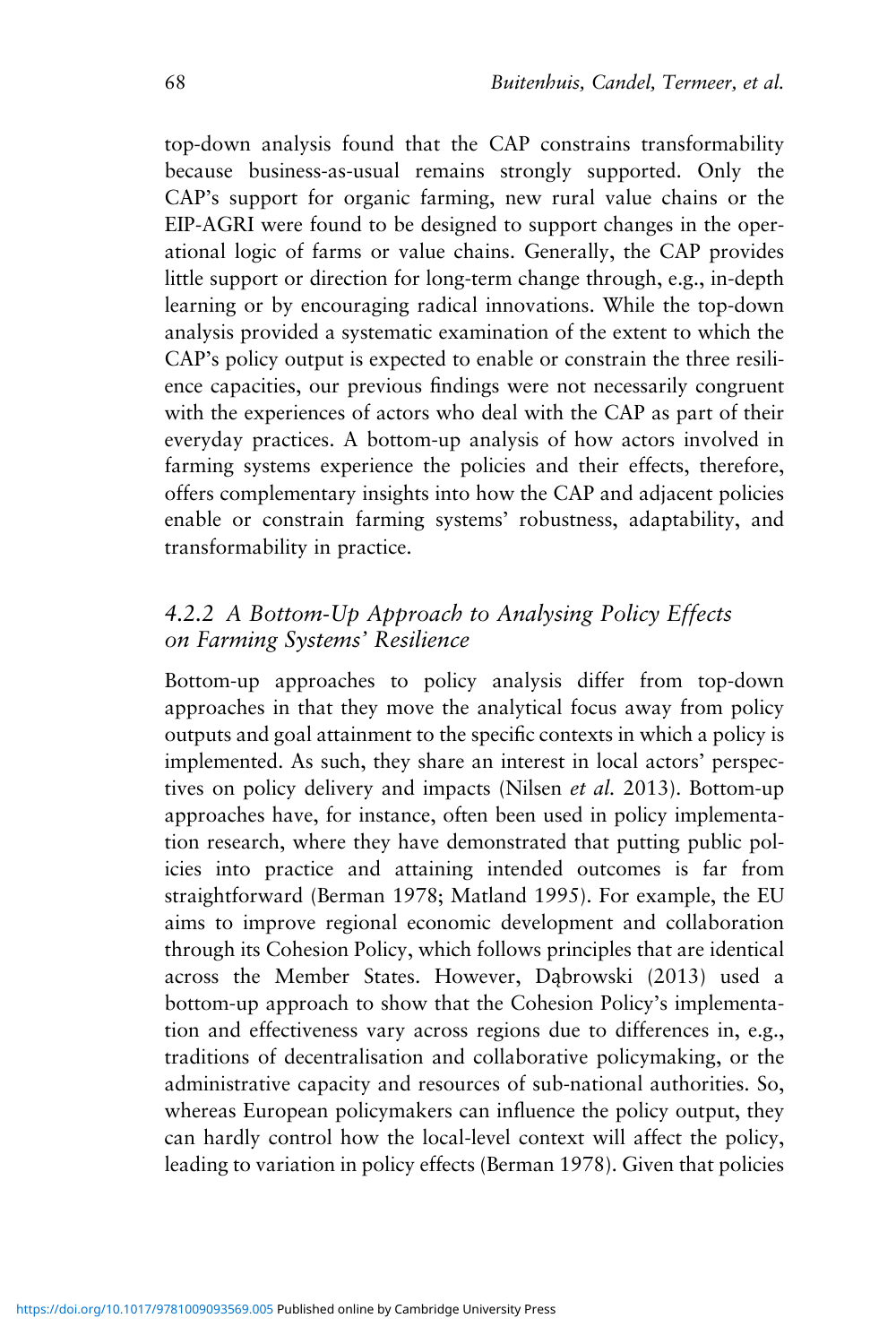and their effects seem to differ depending on the context in which they are implemented, we studied the effects of the CAP and adjacent policies on resilience in view of the farming systems' setting, key functions and main challenges, i.e. shocks, stresses and opportunities (see Chapter 1).

Bottom-up approaches to policy analysis usually start with collecting the perspectives of actors who interact at the local level of the implementing environment or are related to a specific policy problem for different reasons (Sabatier 1986). First, actors closest to the farming system provide valuable insights into the effects of policies on the system through their practical experiences (Huttunen 2015). Actors within and surrounding farming systems deal with the policies in practice almost daily and, therefore, have important insights into the policies' effects and implications at the farming-system level. For example, Huttunen *et al.* (2014) analysed the perspectives of stakeholders in Finnish biogas production, revealing that cross-sectoral policies related to biogas production were incoherent and led to opposing influences in triggering the adoption of innovative biogas technologies. Furthermore, how actors experience and respond to policies is partly a retrospective and interactive process. Actors' identities, experiences, knowledge, attitudes and interactions shape their perceptions of the policies' effects (Termeer *et al.* 2007; de Lauwere *et al.* 2016). Bottom-up approaches make it possible to consider the interactions and exchange of information about policies between actors related to the system.

Whether and how actors within and surrounding farming systems experience and respond to policies also influences the policies' effects on resilience. As argued by Hemerijck (2003), successful policy implementation also entails that a policy is deemed acceptable by the affected groups to receive sufficient support and be effective. For example, Huttunen (2015) found that agri-environmental policy measures hardly received support, as farmers perceived them as incoherent with their farming practices, experiences and daily lives, resulting in poor uptake and functioning of the measures. Similarly, Bouma *et al.* (2020) found that the decision of Dutch farmers whether to adopt more nature-inclusive farming measures partly depended on the level of rules, regulations and obligations that come with these measures and whether the farmers considered them acceptable. Policy research on bureaucratic rules and procedures further confirms that when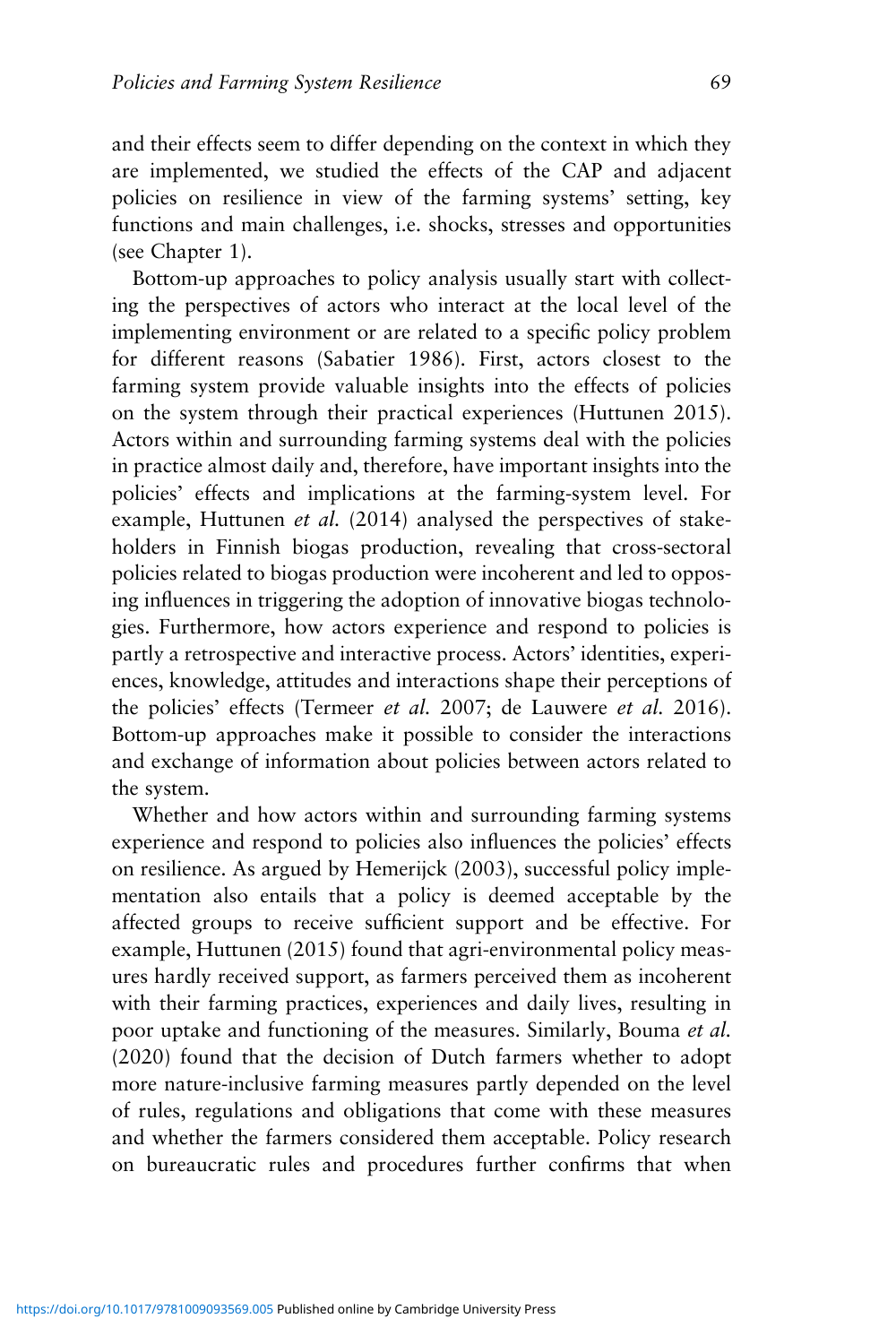actors experience rules, regulations and procedures as complex or burdensome, they are more likely to experience negative emotions, such as confusion, frustration and anger that reduce acceptance and support of the policy (Hattke *et al.* 2019).

In order to effectively analyse actors' experiences regarding the CAP and adjacent policies' effects on farming systems' resilience, we draw on the theoretical insights presented earlier and develop our bottom-up approach to focus on specific topics. Starting from the challenges that the actors within and surrounding the farming systems perceive as most urgent, we analyse how actors experience the effects of policies on the farming systems' resilience capacities. We do so by examining which instruments of the CAP or adjacent policies are considered most influential – supporting or hindering – in dealing with the previously identified challenges, as perceived by the actors. Subsequently, we analyse if the intended effects of the most influential CAP instruments or adjacent policies corresponded with how the actors within and surrounding the farming systems experienced the policy effects. We argue that differences between intended and experienced effects might indicate that the policies interact with one another or with contextual factors at the farming-system level. If actors suggested changes to the CAP or adjacent policies to better fit the context of their local farming system, these suggestions were analysed as well, because they potentially reveal causes behind problems and possible solutions that can go unnoticed by conducting a top-down analysis. We end our bottom-up analysis by investigating how actors involved in the farming systems access information and learn about the most influential policy instruments to consider the influence of interactive processes on how actors experience policy effects.

#### **4.3 Research Methods and Data**

To comprehend the resilience effects of complex policy mixes through the perspectives of actors within and surrounding farming systems, we conducted bottom-up analyses of the CAP and relevant adjacent policies in five European farming systems. Since the CAP affects all EU farming systems, we decided to analyse its resilience-effects for different types of farming systems across the EU. The selected farming systems are: dairy farming in Flanders (Belgium), intensive arable farming in De Veenkoloniën (the Netherlands), private family fruit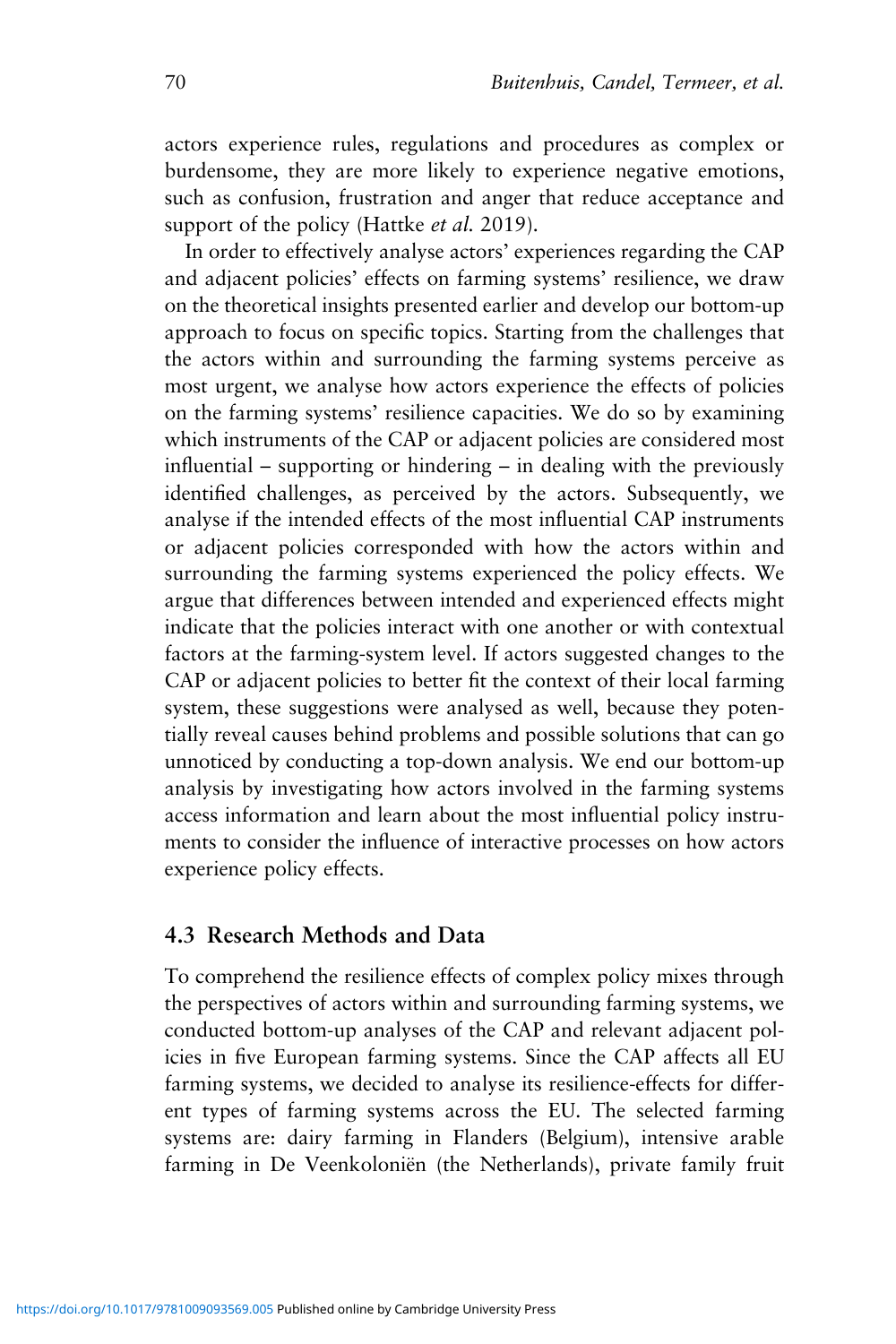and vegetable farming in Mazovia and Podlasie (Poland), extensive sheep farming in Aragón (Spain) and large-scale arable farming in the East of England (United Kingdom). The farming systems differ considering their challenges, farming types, production of private goods, agro-ecological context and affected public goods (Chapters 6, 9, 12, 13, 16), ensuring variety between systems and allowing us to explore variations in policy influences.

Across the farming systems, we conducted ninety-eight semi-structured interviews with a broad range of farming system actors between January and April  $2019<sup>1</sup>$  In addition, we organised regional focus groups in each of the five farming system regions between August and October 2019, allowing respondents to review our interpretation of the data. Interview respondents included farmers and family members, (regional) policy practitioners, farm accountants, advisors, representatives of farmers' organisations, environmental NGOs, agroindustry and farmers' co-operatives. The interviews were designed to collect data about the enabling or constraining effects of the CAP and adjacent policies on the resilience of farming systems from the respondents' perspectives. In order to ensure comparability, each interview broadly covered the following themes: (1) farming systems' setting and main challenges (e.g. Can you describe the farming system? What challenges do you identify?) (Table 4.2); (2) policies and their effects (e.g. Which policies are most influential on the farming system? How do you experience the effects of these policies on the functioning of the farming system to deal with the identified challenges?); (3) information and learning (e.g. How do you acquire knowledge about the CAP and other policies? With whom do you have contact and communicate with about the most influential policies?).

After the interview rounds, we coded the interviews starting from a preset code book (deductive coding) that allowed inclusion of concepts and themes relating to the specific farming systems' context that emerged from the data (inductive coding). Our code book followed the interview themes and related guiding interview questions. For each theme, codes were set up by the researchers that followed from desk research (i.e. exploring research articles, policy documents, statistics)

<sup>&</sup>lt;sup>1</sup> Number of respondents per farming system case: Belgium = 20 (13 farmers;

<sup>7</sup> stakeholders); the Netherlands = 22 (7 farmers; 15 stakeholders); Poland = 20

<sup>(9</sup> farmers; 11 stakeholders); Spain = 21 (16 farmers; 5 stakeholders); UK =  $15$ 

<sup>(8</sup> farmers; 7 stakeholders).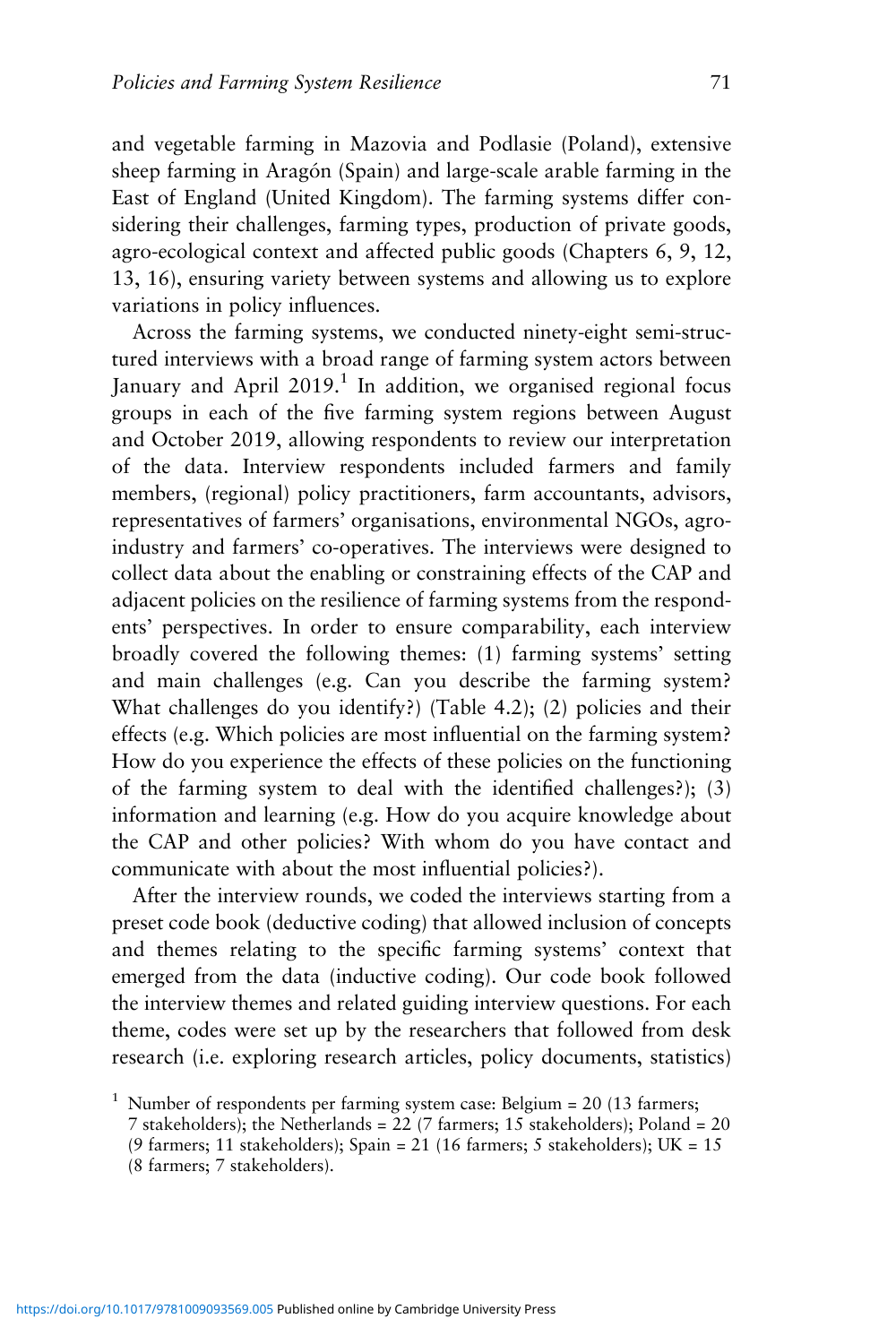| Farming system                                                                                   | Main challenges                                                                                                                                                                                                                                                                                                                                                                                                                                                                                                                                                                                                                         |
|--------------------------------------------------------------------------------------------------|-----------------------------------------------------------------------------------------------------------------------------------------------------------------------------------------------------------------------------------------------------------------------------------------------------------------------------------------------------------------------------------------------------------------------------------------------------------------------------------------------------------------------------------------------------------------------------------------------------------------------------------------|
| Dairy farming in Flanders<br>(BE)                                                                | Economic: Input and output price volatility;<br>access to land<br>Social: Lack of farm successors or new<br>entrants; low societal appreciation for<br>agriculture; low horizontal collaborations<br>between farmers due to competition;<br>farmers' health and well-being<br>Environmental: Increasing environmental<br>regulations and requirements<br>Institutional: Policies and legislation are perceived<br>as inconsistent, inflexible and unpredictable;<br>increasing administrative burdens                                                                                                                                   |
| Intensive arable farming in<br>De Veenkoloniën region<br>(NL)                                    | Economic: Increasing input and maintenance<br>prices; increasing competition for land and<br>increasing land prices; costly farm succession<br>Social: Lack of new entrants; low societal<br>appreciation for agriculture<br>Environmental: Soil health; concerns about<br>pests and plant diseases; more extreme<br>weather events (climate change); water<br>supply, holding and drainage<br>Institutional: Inconsistent and unpredictable<br>policies and legislation                                                                                                                                                                |
| Private family fruit and<br>vegetable farming in<br>Mazovian region and<br>Lubelskie region (PL) | Economic: Low profitability and price<br>fluctuations; increasing input and maintenance<br>prices; increasing (international) competition;<br>high insurance costs<br>Social: Lack of seasonal labour due to (rural)<br>outmigration; lack of farm successors and new<br>entrants; low horizontal and vertical<br>collaboration due to distrust between actors<br>Environmental: More extreme weather events<br>(climate change); water supply and drainage;<br>soil depletion; concerns about pests and plant<br>diseases<br>Institutional: Inconsistent and unpredictable<br>policies and legislation that lack a long-term<br>vision |

**Table 4.2.** *The main challenges of the farming systems as identified by respondents*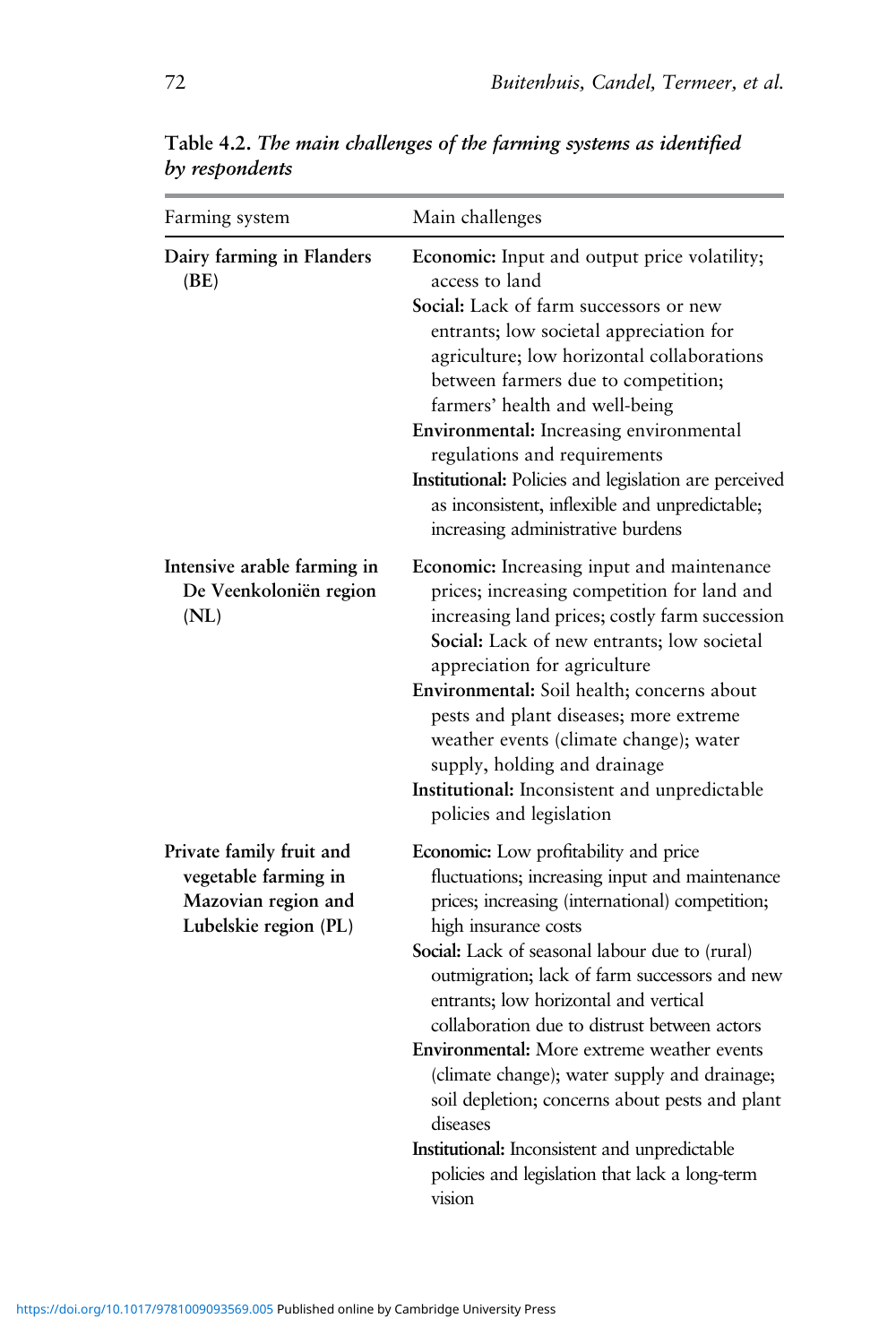| Farming system                                        | Main challenges                                                                                                                                                                                                                                                                                                                                                                                                                                                                                                  |  |
|-------------------------------------------------------|------------------------------------------------------------------------------------------------------------------------------------------------------------------------------------------------------------------------------------------------------------------------------------------------------------------------------------------------------------------------------------------------------------------------------------------------------------------------------------------------------------------|--|
| Extensive sheep farming in<br>Aragón (ES)             | <b>Economic:</b> Decreasing incomes and lowering<br>prices; increasing (international)<br>competition; increasing competition for land<br>and increasing land prices<br>Social: Lack of farm successors, new entrants<br>and labour due to (rural) outmigration<br><b>Environmental:</b> More extreme weather events<br>(climate change); water supply and drainage;<br>wild fauna attacks; overgrazing due to<br>intensification<br>Institutional: Inconsistent and unpredictable<br>policies and legislation   |  |
| Large-scale arable farming<br>in East of England (UK) | Economic: Price volatility; increasing<br>(international) competition<br>Social: Lack of (seasonal) labour; lack of farm<br>successors and new entrants<br>Environmental: Soil health; concerns about<br>pests and plant diseases; more extreme<br>weather events (climate change); water<br>supply<br>Institutional: Uncertainty due to Brexit,<br>including changes in agricultural and trade<br>policies; inconsistent and unpredictable<br>policies and legislation; lack of access to<br>advice and service |  |

| Table 4.2. ( <i>cont</i> .) |
|-----------------------------|
|                             |

and data of previous SURE-Farm research. The codes were provided with a comprehensive definition, making clear the criteria for inclusion. The coding served to identify and critically analyse text fragments that contained references to policies in general, specific policy instruments and policy effects. Use of the code book and coding decisions were discussed within the research team on several occasions. The researchers interpreted and organised the respondents' policy-related experiences and connected them by determining how the policies affect farming systems' resilience in relation to the three capacities, i.e. robustness, adaptability and transformability. We used the specific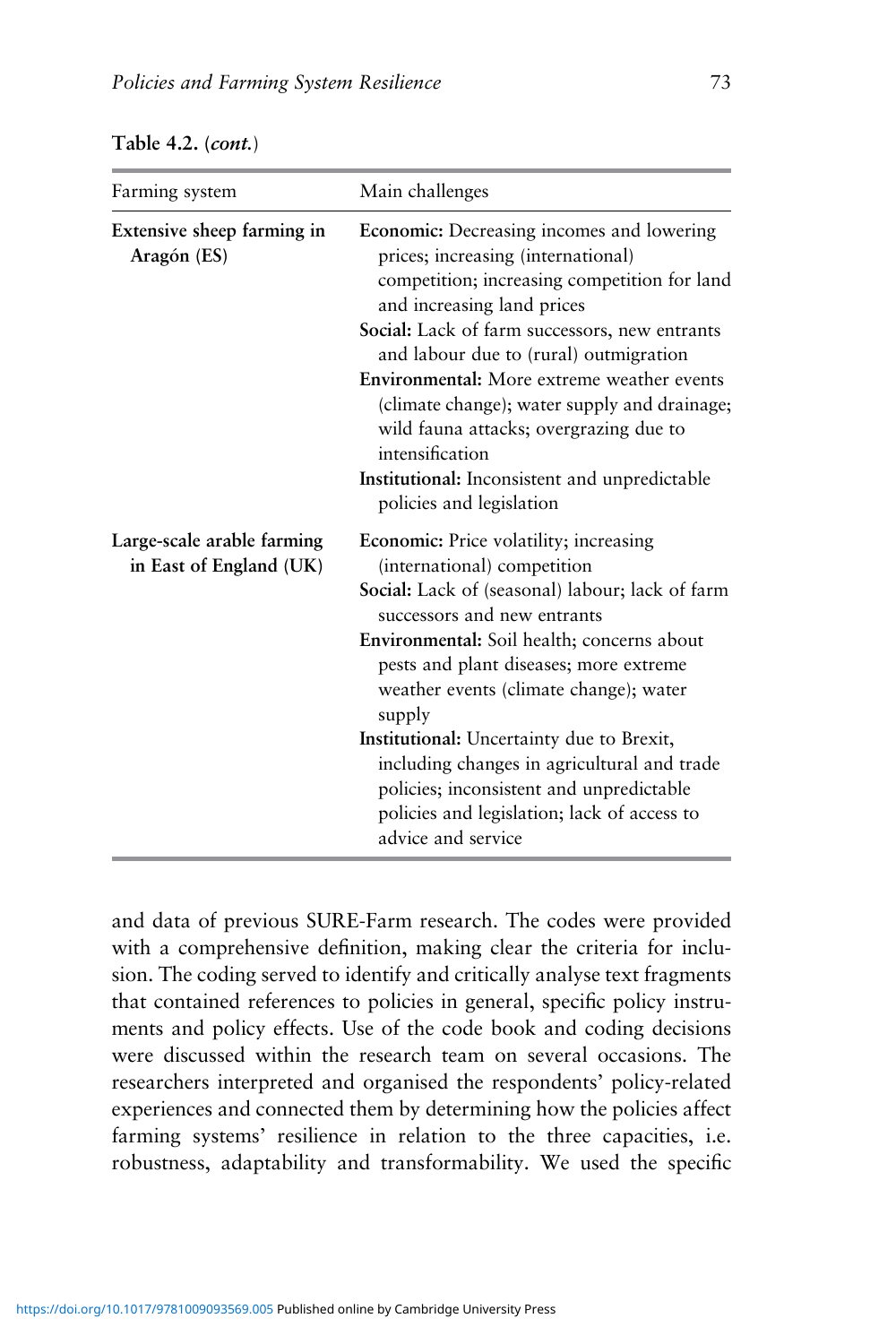policy indicators for resilience-enabling policies identified by Buitenhuis *et al.* (2020) (Section 4.2.1) to guide this step. The researchers thus engaged in a process of 'double hermeneutics', in which they interpret the answers and statements shared by respondents that aim to make sense of their own experience (Smith *et al.* 2009). Finally, we conducted a cross-case comparison of how the interviewed actors experienced the effects of policies on the farming systems' robustness, adaptability and transformability.

#### **4.4 Results**

We now present the key results of the comparative bottom-up analysis of the five farming systems. For our comparison, we especially focused on examining similarities and differences regarding the resilience enabling or constraining effects of the most influential instruments of the CAP and adjacent policies, as perceived by the respondents. We structured the respondents' experiences with the policy effects according to their congruence with the capacities of robustness, adaptability and transformability.

#### *4.4.1 Robustness*

Many respondents indicated that policies are mainly designed to offer farmers income support and funding opportunities to ensure that their farming system remains productive and to maintain a certain income stability in case of shocks or fluctuations. The CAP's direct payment scheme was especially considered by many respondents an influential policy instrument for supporting the robustness of farming systems, particularly in the Flemish, Dutch, Spanish and UK cases. The direct payments scheme, which consists of basic payments, greening payments and young farmer payments, is perceived as offering a guaranteed income for farmers, while the payments are recognised as hardly requiring any major changes to the established practices within the farming system. In the Polish case, the direct payments were regarded less influential because the fruit and vegetable farmers in this farming system own relatively little land. Therefore, the area-based payments do not make a significant contribution to their income, while profits per hectare are generally higher for fruit and vegetable farmers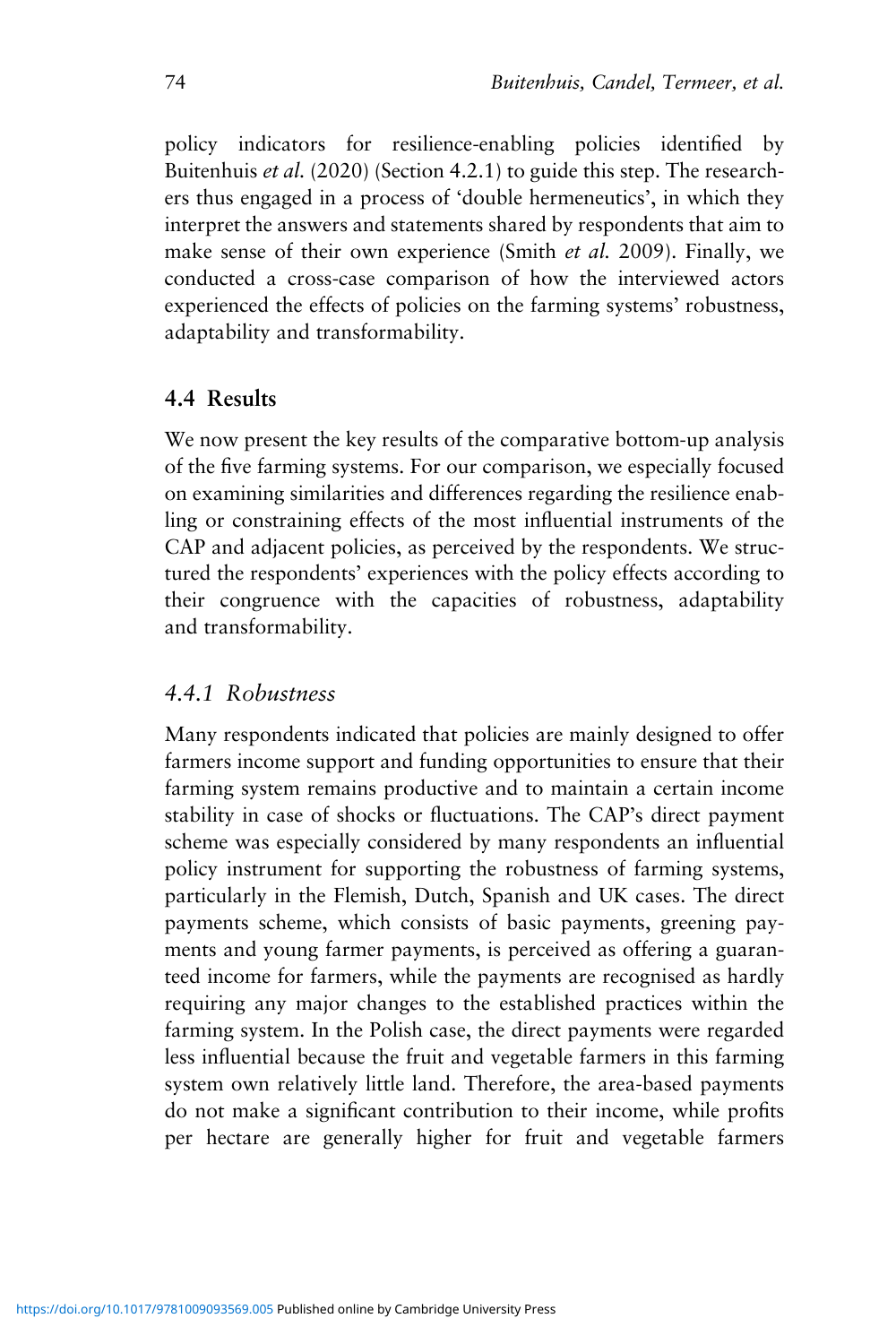compared to arable or grassland-based farming systems. Moreover, direct payments per hectare are historically lower in Central and Eastern European Member States compared to Western European Member States. Respondents across the five farming systems suggested that the direct payments were a financial compensation for increasing costs and requirements imposed on agricultural practices, allowing existing (small-scale) farms to continue their businesses. Moreover, the payments were also perceived by multiple actors within and surrounding the farming systems as payments to buffer for financial losses due to market-related shocks. A decline in direct payments could thus be regarded as a threat to farmers' ability to deal with financial shocks. However, for many farmers the received income support exceeds the increasing costs, whilst the payments are also paid in times without shocks. In this view, income support then exceeds the minimum level required for enabling robustness, possibly leading to dependence on income support that can undermine longer-term resilience.

Respondents of all five farming system cases, however, also experienced different negative effects of the CAP's income support measures on the robustness of their farming system. For example, the post-2013 CAP reform introduced decoupled direct payments linked to the area farmed and convergence mechanisms that adjusted these payments towards a uniform rate per hectare within each Member State or region, instead of being calculated on the basis of historic entitlements. Whereas the introduction of these direct payments was intended to decouple payments from the quantity produced, actors in the Spanish case indicated that the decoupled payments made it difficult to maintain the extensive sheep farming system. In addition, Spain opted for applying the direct payments and its internal convergence at the level of regions based on land use, creating large regional differences in the value of the entitlements to the detriment of extensive grazing systems. Spanish extensive sheep farmers have limited access to land that is eligible for CAP payments, making it hard for them to maintain a profitable farming business. As one Spanish farmer said: 'Of 800 hectares of rented land, only 300 hectares are eligible for CAP payments ... So, people [farmers] who usually pasture in the mountains, do not have eligible pastures to receive CAP payments. So, they have to search for land in other areas'.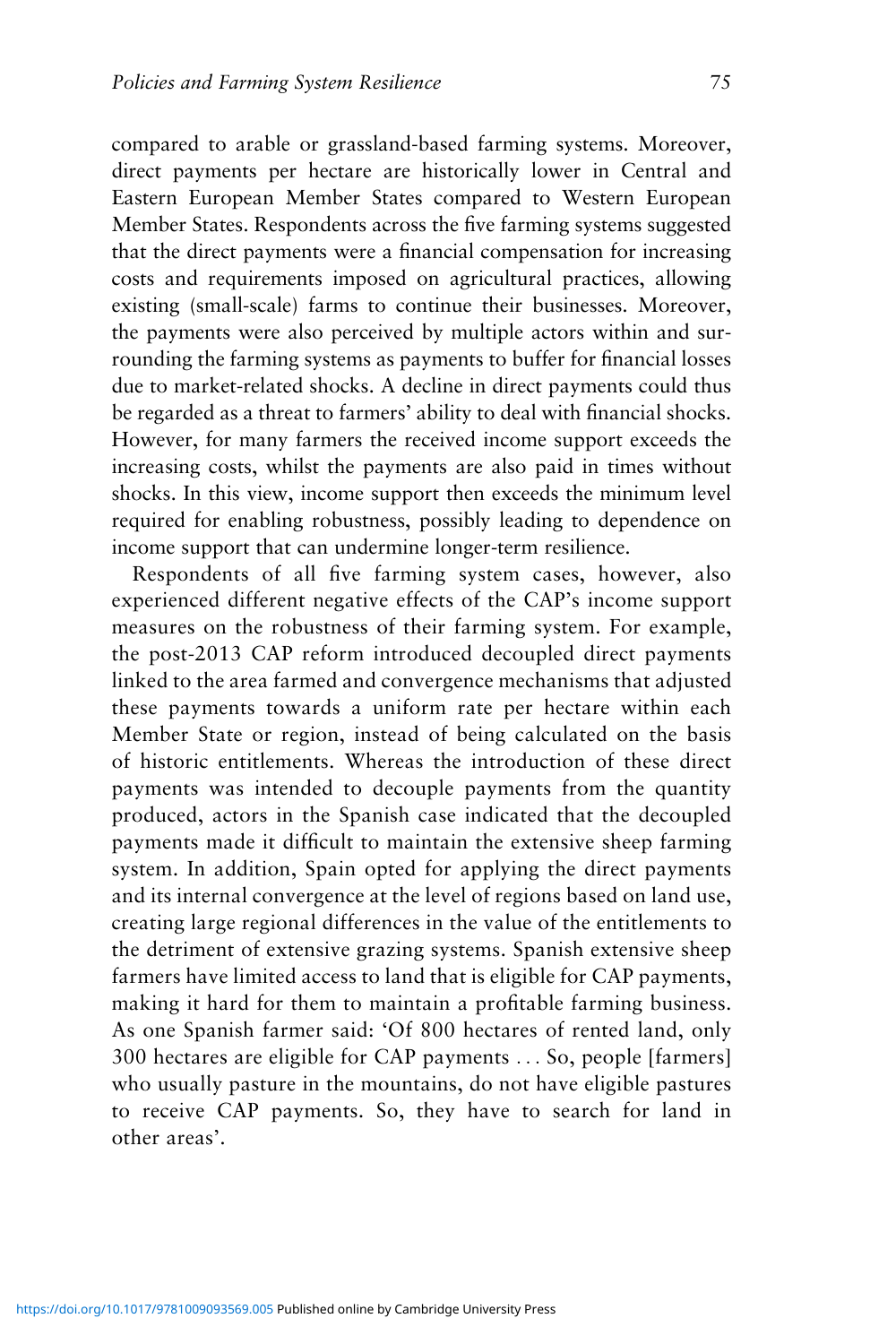In addition, the CAP's decoupled direct payments seriously affect farmers' access to land in almost all farming systems. For instance, Spanish respondents mentioned that they experienced high competition for land in their farming system as land eligible for CAP payments was scarce. The direct payments therefore contributed to increasing land prices, specifically of CAP-eligible land. The Spanish farmers experienced this as a constraint to their long-term planning, as they were uncertain if they were still able to obtain or lease CAP-eligible land to remain profitable for subsequent years. Similarly, Dutch respondents identified increasing land prices as a major challenge to their farming system. They felt that the decoupled direct payments indirectly increased the already relatively high prices of agricultural land in the Netherlands, and the payments did not outweigh the land price increase. The increasing land prices affect the functioning of the Dutch farming system by constraining farmers to upscale their businesses and, in the long run, to realise farm succession. Likewise, Polish respondents argued that farmers' access to land was constrained as they experienced that the direct payments incentivised non-active farmers to continue to own agricultural land just to receive payments. Whereas the CAP's decoupled direct payments were felt to have less impact on land prices than the tax regimes in the UK farming system, UK respondents felt that the payments constrained access to land. However, the respondents largely spoke in terms of turnover of land and people, actually showing the decoupled direct payments' contribution to protecting the status quo. Low availability and high competition for land were also experienced by several Flemish respondents. However, they perceived Flemish land tenure legislations to have a stronger impact on access to land than direct payments.

Lastly, Dutch and Polish respondents indicated that more extreme weather events caused by climate change were a prominent challenge for their farming systems. The availability of insurance schemes that cover weather-related risks were, therefore, mainly discussed in the Dutch and Polish cases. Different weather insurance schemes are available for Dutch and Polish farmers to protect against financial losses incurred by adverse weather events. In the Netherlands, private hail insurance is marketed, and public-private weather insurances are offered whereby the Dutch government provides a subsidy rate on the insurance premium, using payments under the RDP. In Poland, a nationally designed and funded insurance scheme is preferred by the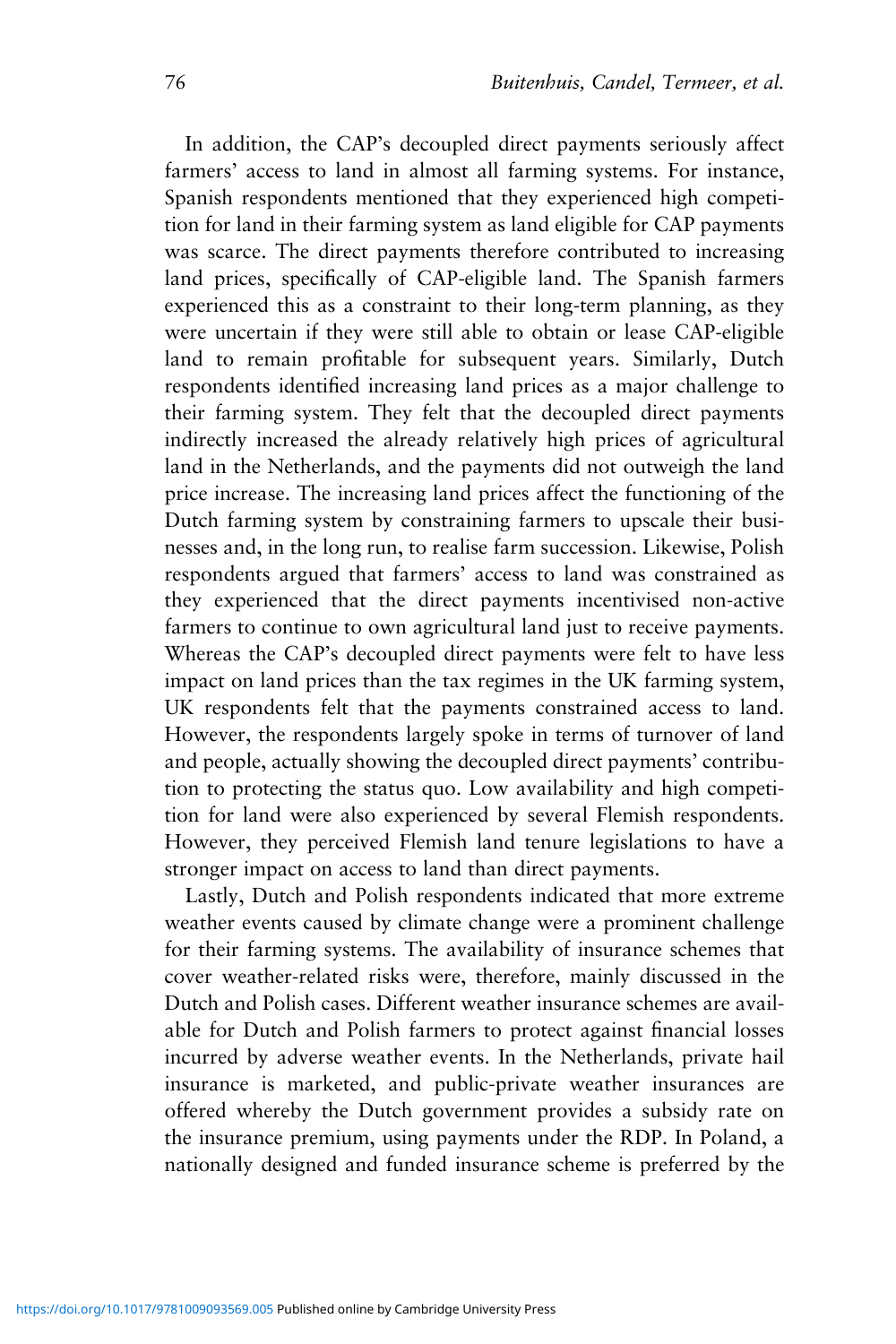government and Polish farmers are obligated to insure at least 50 per cent of their agricultural land to receive direct payments (Meuwissen *et al.* 2018; Popp & Nowack 2020). Whereas the insurance systems differ between the Netherlands and Poland, the insurances offered were largely not regarded as appropriate risk management tools as the effectiveness of the insurance schemes was called into question, especially by farmers. Taking out weather insurance was considered an individual choice as part of a farmer's strategy to deal with weatherinduced risks. The general experience of the interviewed Dutch and Polish farmers was that the benefits of the insurance did not outweigh its costs, resulting in the decision not to subscribe to these insurances. In addition, Polish farmers generally seemed to be reluctant to enter insurance contracts for their crops (Wąs & Kobus 2018). Our interviews showed that unfavourable attitudes of the Polish farmers towards insurances were based on past experiences and contributed to the experience of weather insurance as an ineffective risk management tool. As stated by Polish farmers:

We do not insure for another time because insurance costs and insurers are dishonest. This is one more reason. I do not insure. I have not insured for many years.

We've insured for 15 years, maybe more. We have not been insuring for some time, there once was hail and we did not receive compensation.

Insurances can be regarded as relevant for contributing to farming systems' robustness against short-term shocks; however, it seems that creating an insurance-accepting environment requires extra effort (Popp & Nowack 2020). Moreover, government-supported insurance schemes are only one way of risk management. Chapter 2 discusses the separate processes of risk management in more detail, elaborating on the larger contribution of risk management towards farming systems' resilience.

## *4.4.2 Adaptability*

The national implementations of the CAP's Pillar II in the form of RDPs and associated agri-environmental schemes were considered by many actors across the five case studies to have the potential to enable the adaptability of their respective farming system. Respondents referred to the possibility to apply for RDP project funding for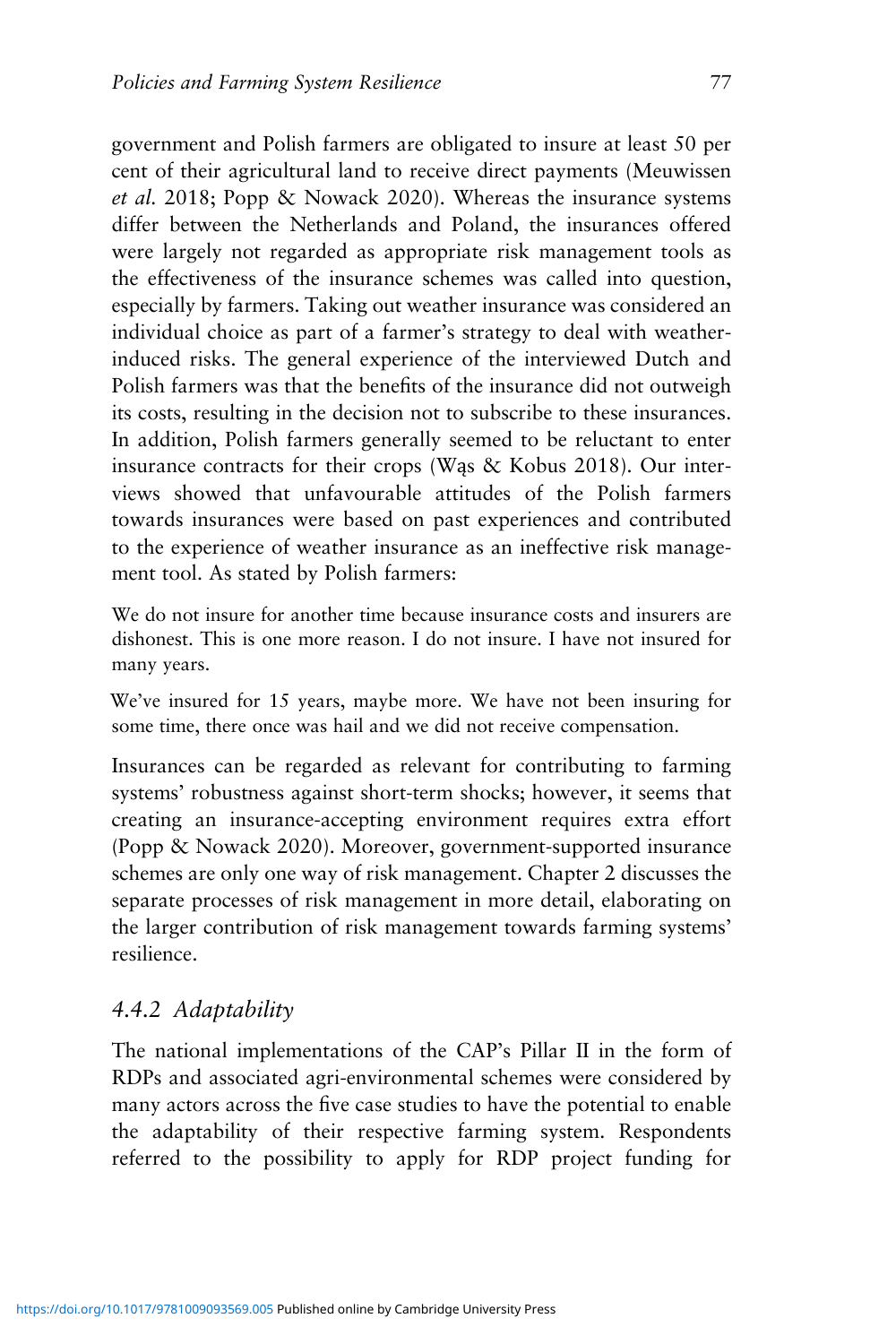innovations in production methods, collaborations or developments that increase the sustainability of the agricultural sector and rural areas. The agri-environmental schemes are seen to encourage a midterm focus among farmers and other actors. Nevertheless, we found that the same respondents, especially in the Flemish, Dutch, Polish and UK cases, were also very critical of their RDP and agri-environmental programmes. A common reason provided by the respondents (both farmers and non-farmers) was that the RDPs' application procedures were perceived as complex and bureaucratic and participation often required significant investments of capital and time. In addition, actors' past experiences with RDP funding applications, such as refusals, payout delays and the lack of flexibility to adjust the measures to fit local contexts, form barriers to apply for RDP funding. For example, in the Flemish case, respondents perceived the RDP to have the capacity to support adaptability within the dairy farming system. However, the perceived administrative complexity related to the application and allocation discouraged actors to apply. Similarly, the Polish RDP were regarded as an important source of funding, but the application and allocation were perceived as bureaucratic, and the required multiyear business plan was regarded as hindering flexibility to deal with changing circumstances within the fruit and vegetable farming system. For similar reasons, respondents in the British and Dutch case studies had reservations about applying for RDP funding and questioned the functioning of the RDP. As one Dutch respondent said: 'In principle, the measures [RDP programmes] are not suitable for innovation. Because they take way too long. It goes too slow. This means that someone who has a good idea has to wait for two years before he or she can get the money'.

So, the adaptability-enabling potential of RDPs is constrained by bureaucratic procedures, which were often perceived as unnecessary. Whereas bureaucracy was not regarded as negative if it contributes to the functionality of the policy, the effective delivery of policies, such as the RDPs, can be obstructed if actors perceive the rules, regulations or administrative procedures as overly burdensome and redundant.

The CAP's direct payments were considered to have *constraining* effects on the adaptability of farming systems. In almost all farming system cases, except for the Spanish farming system, respondents witnessed that offering income support also has the effect of stifling competition and change. Especially in the Dutch and English cases,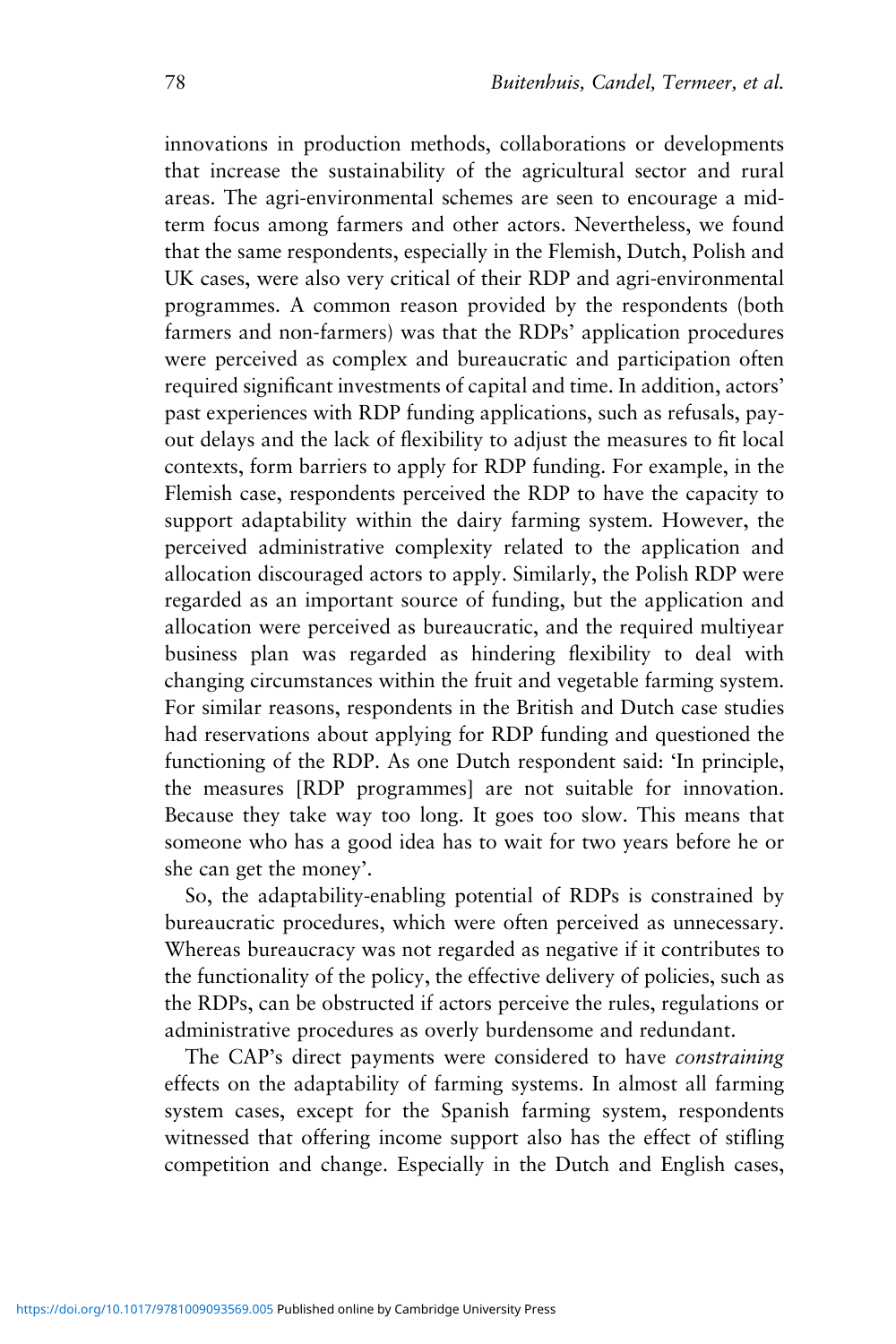respondents argued that the guaranteed source of income provided through the CAP's direct payments allowed otherwise less profitable or dysfunctional farming business models to continue. The direct payments were therefore seen as discouraging adaptation of inferior business models or the search for innovative or alternative business opportunities. These findings resonate with the dominant orientation on competition in the Dutch and English cases. Similarly, whereas direct payments were regarded less important in the Polish case, respondents did indicate that the direct payments hindered adaptability because the payments constrained competition. In the Flemish case, several respondents had similar opinions about how the direct payments might constrain adaptability. However, some respondents argued that the direct payments provided extra financial means for investing in adapting farming practices.

Respondents in the Dutch, Spanish and English cases recommended changes in the system of direct payments to reduce their adaptabilityconstraining effects. For instance, many respondents from the Dutch and English farming systems suggested that they would favour a shift in the allocation of direct payments from area-based to performancebased. This would imply that farmers and landowners would receive payments for maintaining and providing public goods and services or for adopting farming practices that address environmental issues. Interestingly, such a shift in payments has been proposed to become part of the British agricultural policy after Brexit. The Eco-schemes proposed by the European Commission for the CAP post-2020 could play a similar role. Several Spanish respondents perceived advantages in coupling the direct payments to livestock instead of land, with conditionalities based on demographic, quality or production criteria. Such coupled payments would support sheep farmers to continue their extensive farming practices and offer incentives for providing ecosystem services.

Finally, Chapter 2 already examined the larger role that learning plays across the resilience capacities. Nevertheless, we researched the specific aspect of social learning within the farming systems and especially whether policies support this type of social learning. We found that actors across all farming systems agreed that actively engaging in social learning processes was essential to learn about policies and their implications, but also about, e.g., new innovative farming techniques, agri-environmental practices or business strategies. The respondents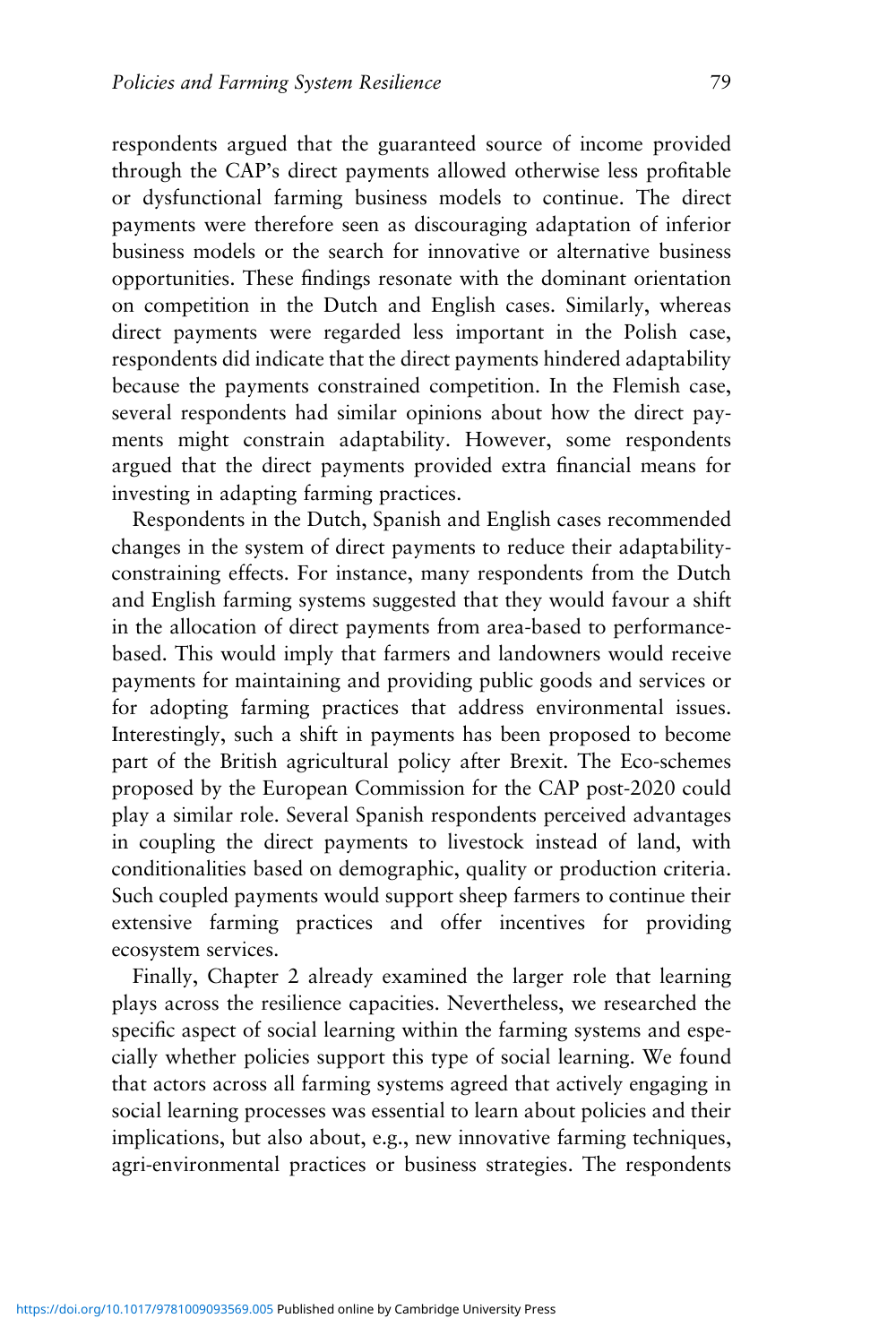commonly mentioned several ways, both public and privately supported, for attaining and exchanging knowledge, for instance, attending information and training sessions, being an active member of a farmers' association or farming cooperative, participating in networking events, and making use of advisory services. Whereas actors across farming systems generally believed that access to information or advisory services was widely available, several respondents in the Flemish, Polish and English cases favoured more comprehensive and independent advisory services with knowledge of the farming system's context.

However, most social learning seems to take place within the respondents' professional network. For instance, farmers mentioned conversations with trusted peers, such as (financial) advisers, suppliers or employees of farmers' associations to gain and exchange information. Also non-farming actors (e.g. policymakers, advisors, suppliers) acknowledged the importance of their professional network. Governmental actors said they interacted internally or across governmental levels, while advisers and suppliers brought up their access to research departments. Less commonly mentioned by farmers were interactions with civil servants, scientists or other farmers. Interestingly, the non-farming actors regularly mentioned that they learn about policy effects in practice, for instance, by participating in the previously mentioned social learning events or as 'sparring partner' to farmers. These findings suggest that interactions to share information and experiences about policies occur largely in networks within or closely related to the farming systems. These closed networks should be regarded as a context condition for policy interventions which might complicate the introduction of new actors, knowledge or perspectives from outside the farming system, potentially constraining in-depth learning within the farming system.

#### *4.4.3 Transformability*

A recurrent experience among most of the respondents in all farming systems was that the CAP and other policies hardly allowed them to focus on the long term. A prominent reason provided by actors within and surrounding the Flemish, Dutch, Polish and UK farming systems was that policies were experienced as changing too often, thereby constraining a certain stability and predictability that was seen as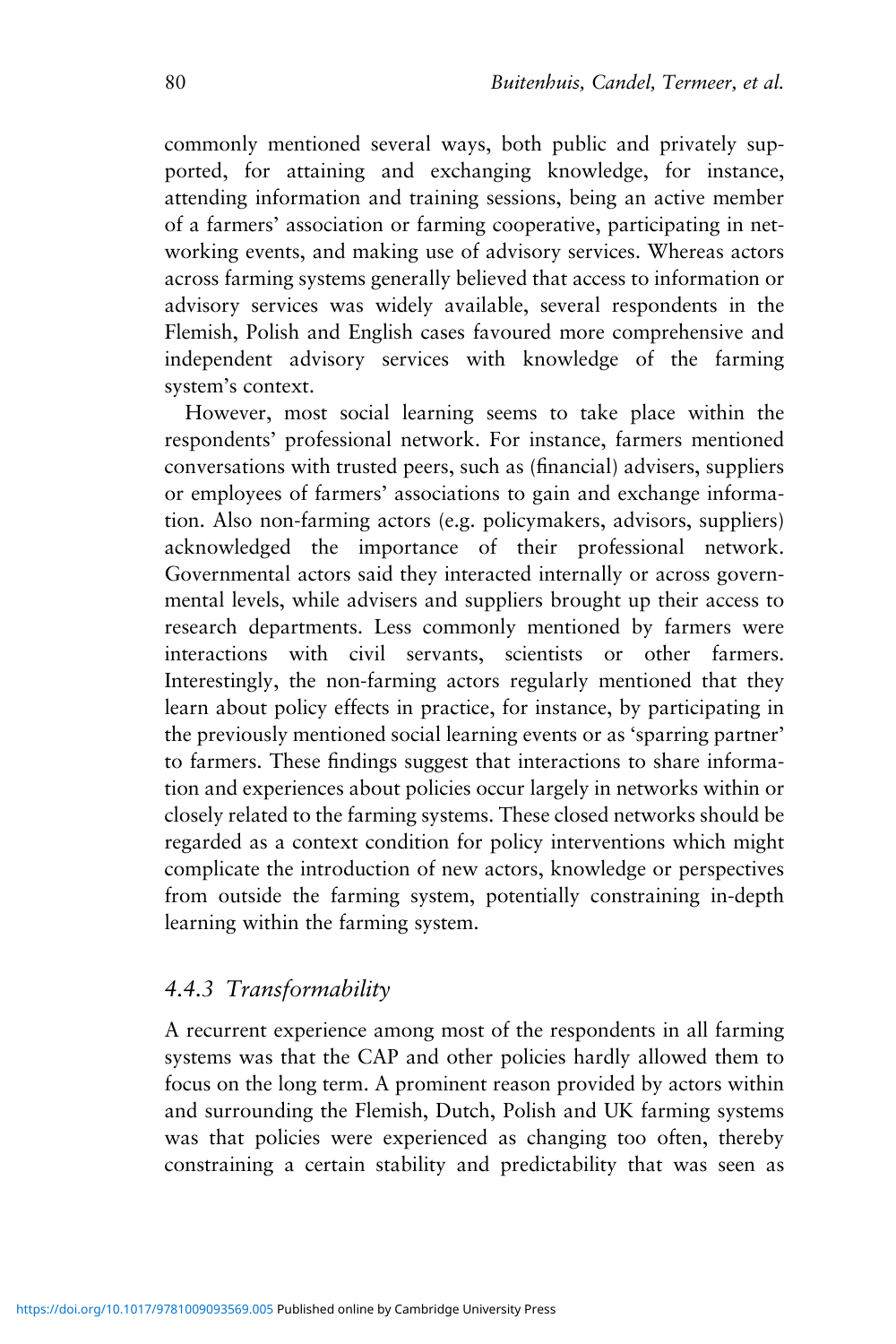necessary to engage in more long-term planning and investments. As stated by a UK farmer:

There are so many things happening, particularly at the moment, but all the time really, and so many bits of legislation that impact the farmer, that I wouldn't even come close to having a complete view. But there are all kinds of different directives coming in ... So, I would say I would be some way off having a good grasp of that.

Several respondents indicated that the inability to develop a longerterm focus within the farming system had negative consequences. For instance, in the Flemish case, actors indicated that the unpredictable policy environment discouraged potential new entrants to start a farming business. Dutch farmers explained, e.g., that policies that were experienced as constantly changing limited their ability to deal with more long-term challenges, such as soil depletion. While transformability can be enabled by small but immediate in-depth changes, many farming system actors seemed to experience these changes as constraining a long-term focus.

The CAP was perceived as a policy that predominately supports robustness. Therefore, policy initiatives to dismantle incentives to maintain the status quo were hardly identified. However, respondents in all five cases perceived several policy instruments to have detrimental effects on their farming systems' status quo. An often-mentioned example – mainly by farmers – were the changing regulations relating to plant protection products. Although reducing the use of plant protection products was considered as a necessary move away from the status quo by some (e.g. environmental NGOs), the arable and fruit and vegetable farmers in our case studies experienced these policy changes largely as hindering their ability to deal with pests and plant diseases. Plant protection products were perceived as being withdrawn too quickly without providing alternatives, which raised concerns whether farmers could maintain and increase the quality and quantity of their crops. Similarly, legislation on manure and fertilisers are introduced to reduce nitrate pollution and improve surface and ground water quality, forcing changes to current farming practices to improve the environment in the long term. However, several Dutch respondents argued that legislation on fertiliser use was constraining farmers' ability to deal with long-term loss of soil quality, while intensive farming practices continue to put pressure on the region's soils. Furthermore,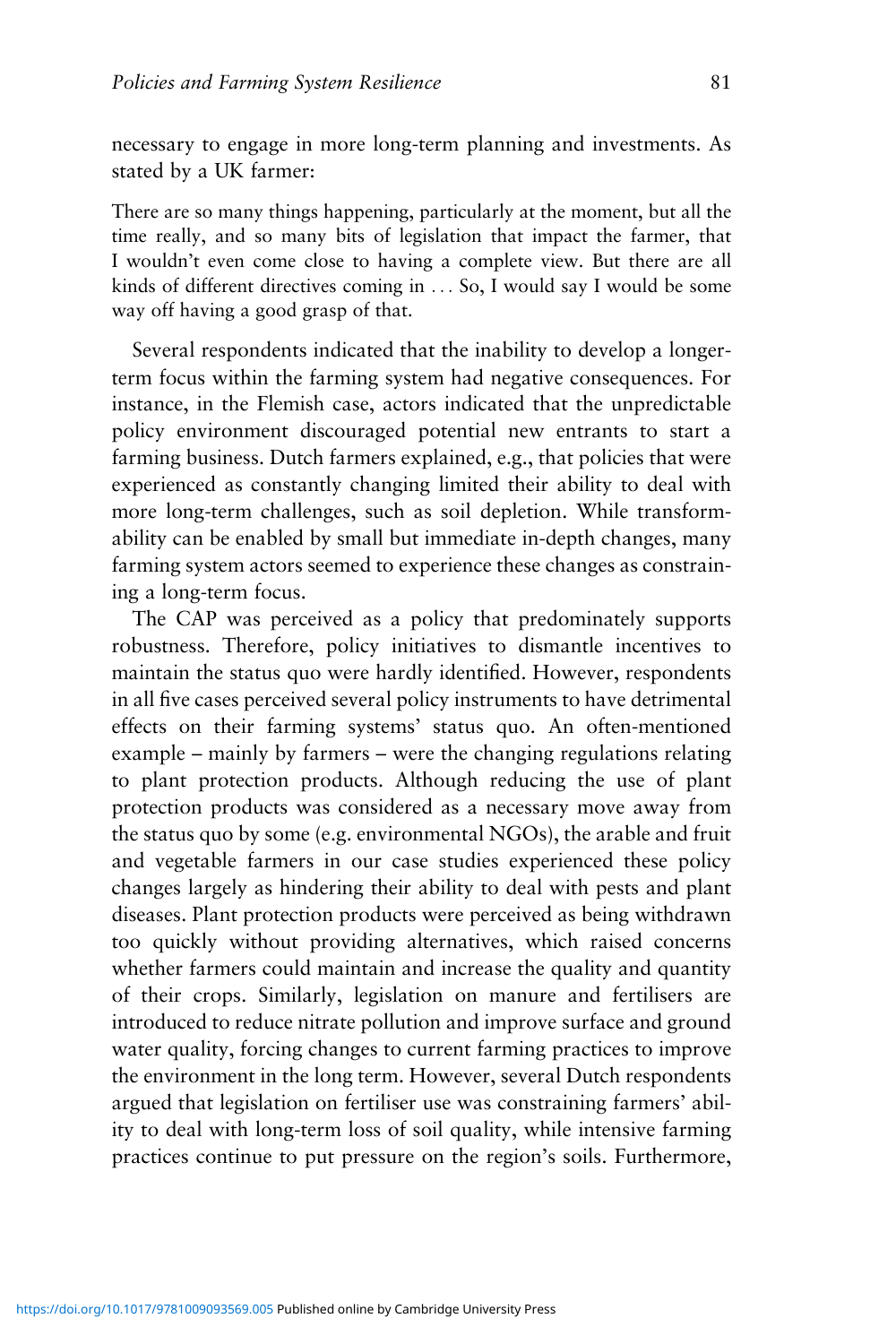while dairy farmers in the Flemish case perceived the legislation as necessary for improving environmental quality and reducing misconduct, they felt forced to implement income-reducing measures (e.g. fertiliser-free buffer strips) or invest in new infrastructure (e.g. manure storage facilities). These findings suggest that the manure and fertiliser regulations often conflict with the farmers' daily practices and their idea of 'good farming'. While the regulations incentivised limited change, they were not successful in winning farmers' support for broader change. Overall, changes to the status quo were hardly experienced as enabling transformability. Farming system actors rather perceived them as demanding, constraining or threatening their regular farming activities and business profitability. However, it is precisely these associations with change – being demanding and challenging regular routines – that would indicate that change was transformative.

#### **4.5 Reflections and Conclusion**

Whilst the interest in the potential of public policies for improving the resilience of farming and food systems is growing among academics and policymakers, systematic understanding of how public policies affect the resilience of these systems is still limited. This chapter therefore addressed the question of whether and how farming system actors in five case studies experience the effects of the CAP and relevant adjacent policies on the resilience of their respective farming systems.

First, we found that actors generally perceived the CAP and adjacent policies as affecting the resilience capacities of their respective farming system in uneven ways. Broadly speaking, the actors experienced these policies as mostly supportive for the robustness of their farming systems. They expected the CAP's area-based direct payments to provide income support as a financial buffer against shocks. However, the actors also felt that the CAP did not effectively support the adaptability of their farming systems. Many measures in the RDPs, while recognised as aiming to enable adaptability, were seen as ineffective or even constraining due to bureaucracy. The transformability of farming systems was seen as constrained by the CAP since a long-term focus was not supported. At the same time, interventions that require change (e.g. environmental regulations) were perceived as threatening resilience. These results confirm the previous top-down research that found that the CAP's support for the three resilience capacities is largely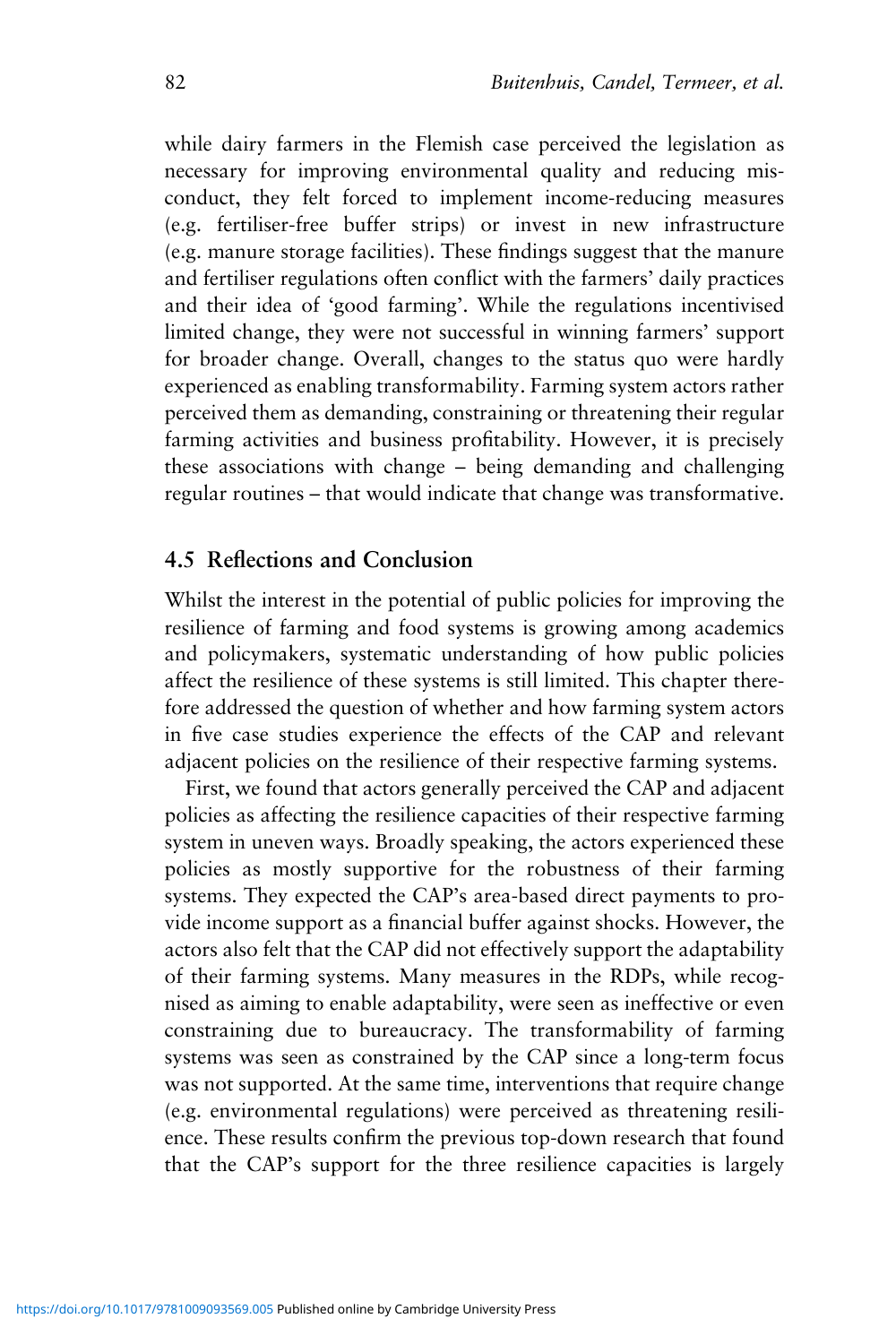skewed towards robustness (Feindt *et al.* 2018). To enable the resilience of Europe's farming systems in a more comprehensive way, the CAP and its national implementations would need to rebalance the budget and ensure that the overall policy design does not discourage or hinder adaptability and transformability. In contrast, the EC's proposals for the CAP post-2020 continue their focus on income transfer, which enhances robustness for unprofitable farming systems but discourages adaptation or transformation.

Second, our comparison revealed that the perceived resilience effects of public policies depend systematically on specific farming system characteristics. The findings make clear that the CAP's support for robustness was mostly attributed to the area-based direct payments which were seen as providing buffer resources. Consequently, robustness is strongly supported for land-intensive farming systems (arable farming and grasslands), but not for those who require relatively little land (e.g. poultry production, horticulture or perennials). Moreover, the robustness-enhancing effect is mediated through access to land and land ownership, as the Spanish case with its declining extensive sheep grazing system demonstrates. This case also shows that decoupled direct payments do not support the continuation of extensive grazing systems where cheaper methods are available to meet the eligibility requirements. In a broader perspective, the long-term resilience of arable farming and horticultural systems would be better served if the CAP and adjacent policies enabled adaptation to climate change and other environmental challenges (Table 4.2). Whereas the RDPs could serve this purpose, EU legislators and Member States need to identify and reduce bottlenecks and barriers within the RDPs that stand in the way of effective implementation. Altogether, to determine the effectiveness as well as the desirability of certain policy instruments, it is essential to consider how the policy mechanisms and their effects are influenced by each farming system and its enabling or constraining environment. Enabling the EU's farming systems to become more resilient would therefore require a mix of instruments that can be tailored to fit their divergent resilience needs. In this respect, the Member States should use the proposed national strategic plans to implement the CAP with flexible and context-tailored policy designs that strengthen all resilience capacities of their farming systems. For instance, Member States could design their Eco-schemes as a performance-based payment scheme that incentivises and remunerates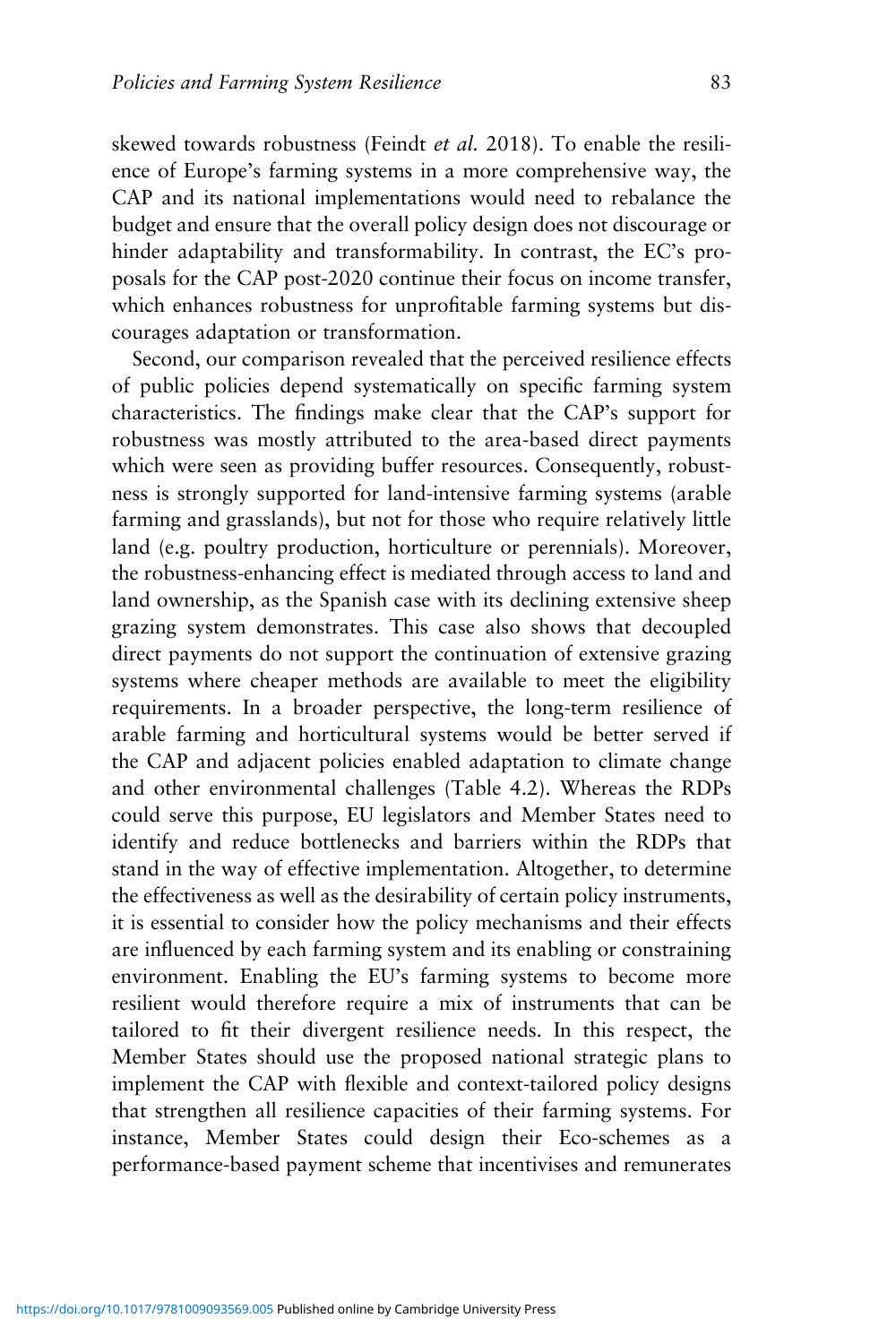farmers for implementing (sets of ) agri-environmental or climate measures. If national governments define clear guidelines that reflect ambitious national and EU objectives regarding, e.g., climate change, natural resource quality or protection of biodiversity, suitable Ecoscheme measures can be collaboratively identified by regional public and private actors that fit both with the regional context and the overarching objectives and enhance farming systems' longterm resilience.

Finally, the qualitative nature of our bottom-up approach requires that we critically reflect on how actors seem to understand resilience and appropriate the concept. For instance, we found that farming system actors seemed to prefer a robustness-oriented approach for enabling resilience, which partly resonates with established narratives that often justify the CAP's income support and the special policy treatment for agriculture as an exceptional sector (Daugbjerg  $\&$ Feindt 2017). In contrast, policy instruments that steer towards adjustments or even change are often met with scepticism about their implementation or resilience-enabling effects (e.g. the RDPs or environmental regulations). Such bias towards robustness possibly exposes actors' limited engagement with the idea of adaptability and transformability as being integral to resilience and might very well explain which policy effects are perceived as resilience-enabling and which not. However, further research would be needed to analyse how this bias might vary across different farming methods within the systems (e.g. conventional versus organic farming, agroforestry). Actors' reluctance to embrace adaptation or transformation might further be understood by reflecting on the presence of lock-in mechanisms within farming systems that reinforce established practices. Moreover, we found that actors within our farming system cases had relatively closed networks, mostly consisting of other farming system actors, which might partly explain the relatively similar policy experiences and views on the resilience concept. Clearly, whereas distinguishing between robustness, adaptability and transformability allowed us to systematically analyse actors' experiences with policy effects, it should not be taken for granted that actors understand resilience in a similar way. Actors might only partially adopt or mix elements of the resilience capacities to understand the resilience of farming systems, or they might assume that resilience capacities are generally closely bound together (Chapter 2). Hence, we see the need for further research that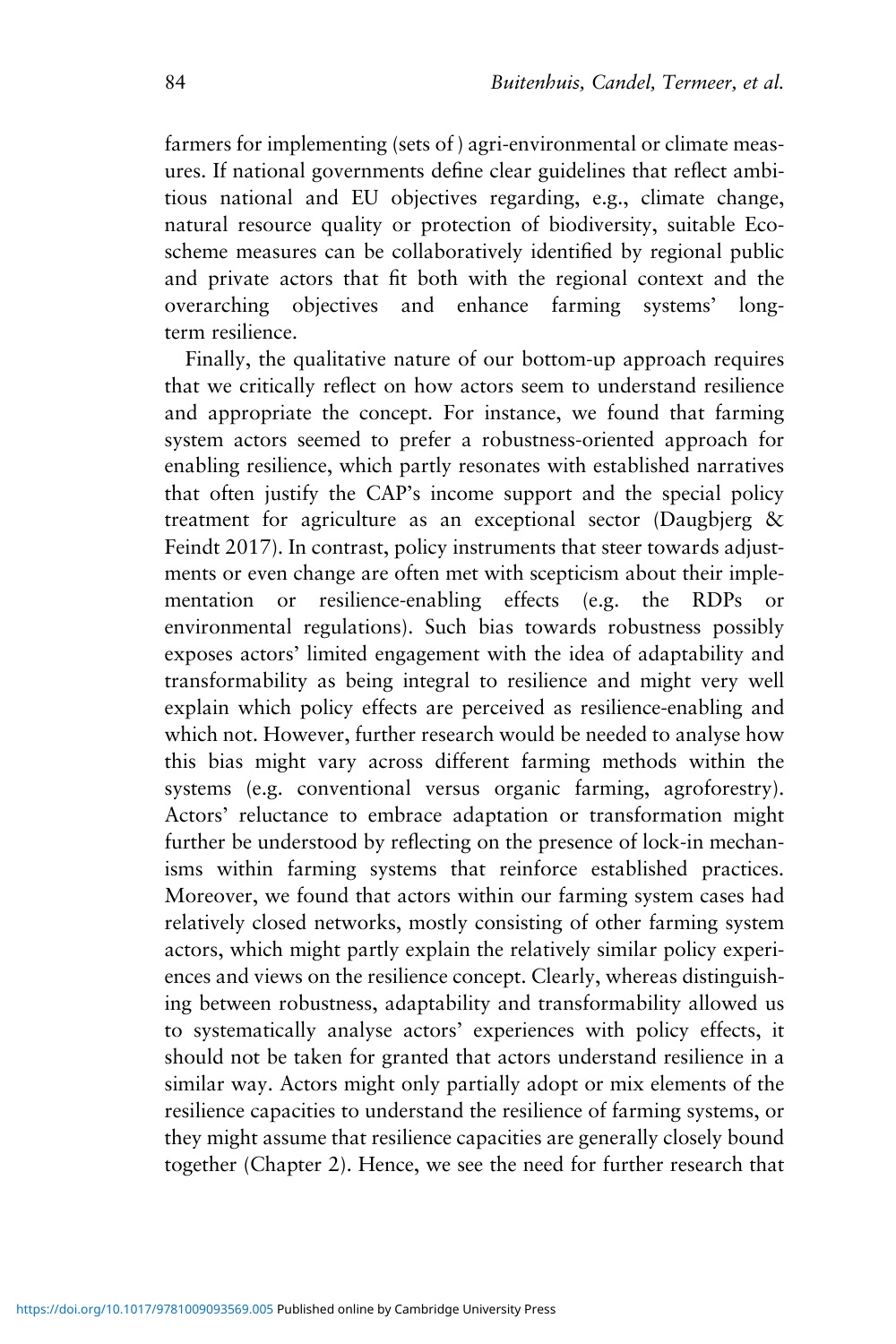explores the resilience-related perspectives owned by actors. Such a follow-up research could entail a frame analysis that focuses on identifying and studying the processes in and through which specific actors perceive and give meaning to resilience and which corresponding policies are preferred for enabling resilience and for what reasons.

#### **References**

- Ashkenazy, A., Chebach, T. C., Knickel, K., Peter, S., Horowitz, B. & Offenbach, R. 2017. 'Operationalising resilience in farms and rural regions – Findings from fourteen case studies'. *Journal of Rural Studies* 59: 211–221.
- Béné, C., Mehta, L., McGranahan, G., Cannon, T., Gupte, J. & Tanner, T. 2016. 'Resilience as a policy narrative: potentials and limits in the context of urban planning'. *Climate and Development* 29(1): 1–18.
- Berman, P. 1978. 'The study of macro- and micro-implementation'. *Public Policy* 26(2): 157–184.
- Bouma, J., Koetse, M. & Bandsma, J. 2020. 'Natuurinclusieve landbouw: wat beweegt boeren? Het effect van financiële prikkels en gedragsfactoren op de investeringsbereidheid van agrariërs'. PBL (Planbureau voor de Leefomgeving), The Hague.
- Brink, van den, M. A., Meijerink, S. V., Termeer, C. J. A. M. & Gupta, J. 2013. 'Climate-proof planning for flood-prone areas: assessing the adaptive capacity of planning institutions in the Netherlands'. *Regional Environmental Change* 14(3): 981–955.
- Buitenhuis, Y., Candel, J. J. L., Termeer, K. J. A. M. & Feindt, P. H. 2020. 'Does the Common Agricultural Policy enhance farming systems' resilience? Applying the Resilience Assessment Tool (ResAT) to a farming system case study in the Netherlands'. *Journal of Rural Studies* 80: 314–327.
- Civita, N. M. 2015. 'Resilience: The food policy imperative for a volatile future'. *Environmental Law Reporter* 45(7): 10663.
- Dąbrowski, M. 2013. 'EU Cohesion Policy, horizontal partnership and the patterns of sub-national governance: Insights from Central and Eastern Europe'. *European Urban and Regional Studies* 21(4): 364–383.
- Daugbjerg, C. & Feindt, P. H. 2017. 'Post-exceptionalism in public policy: Transforming food and agricultural policy'. *Journal of European Public Policy* 24(11): 1565–1584.
- EC (European Commission). 2018. 'EU budget: The Common Agricultural Policy beyond 2020'. Press release, 1 June 2018. [https://ec.europa.eu/com](https://ec.europa.eu/commission/presscorner/detail/en/IP_18_3985) [mission/presscorner/detail/en/IP\\_18\\_3985](https://ec.europa.eu/commission/presscorner/detail/en/IP_18_3985). Accessed 11 March 2020.
	- 2020. 'Reinforcing Europe's resilience: Halting biodiversity loss and building a healthy and sustainable food system'. Press release, 20 May 2020.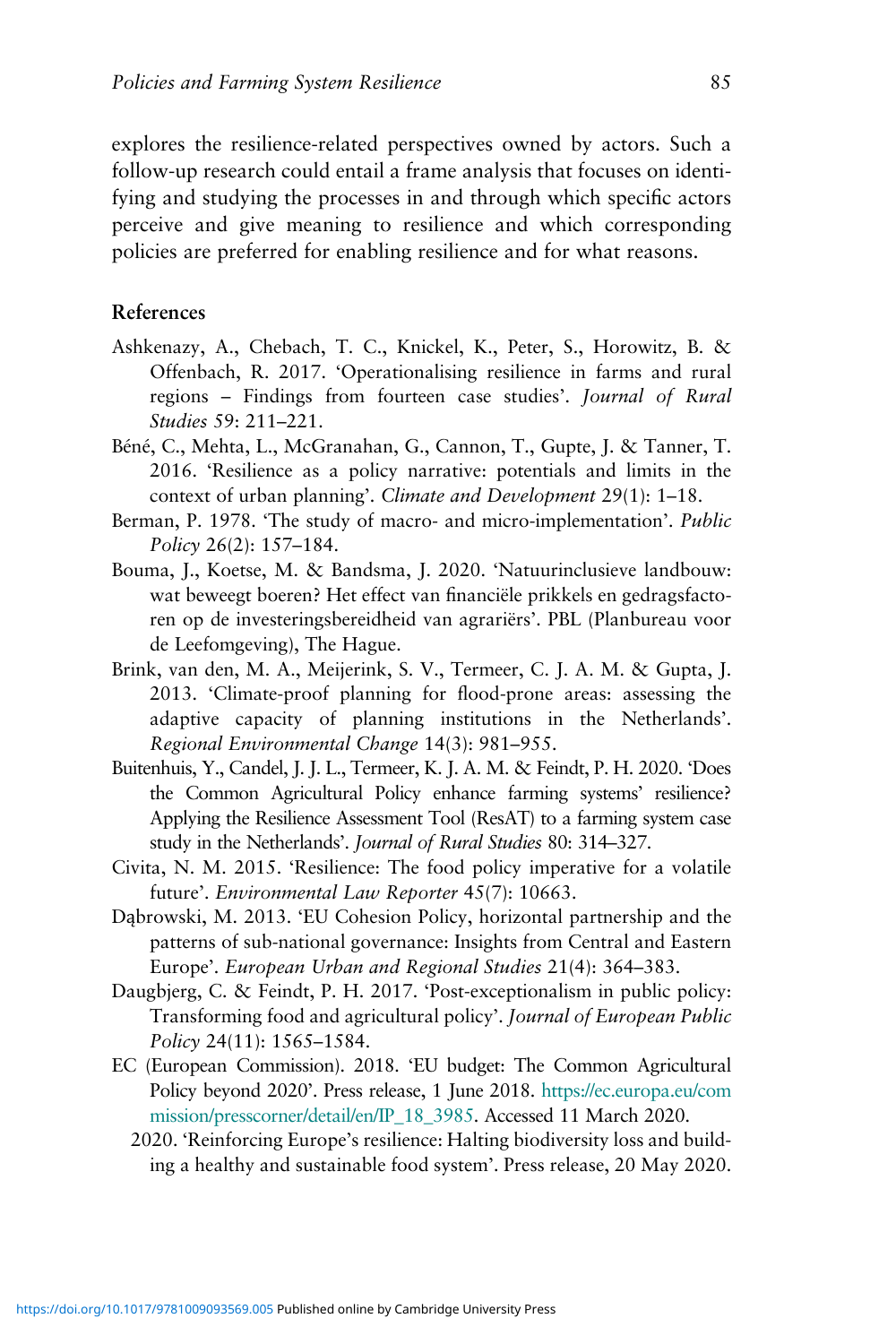[https://ec.europa.eu/commission/presscorner/detail/en/ip\\_20\\_884.](https://ec.europa.eu/commission/presscorner/detail/en/ip_20_884) Accessed 2 February 2021.

- Fan, S., Pandya-Lorch, R. & Yosef, S. (eds.). 2014. *Resilience for food and nutrition security*. Washington, DC: IFPRI (International Food Policy Research Institute).
- Feindt, P. H., Termeer, K., Candel, J., *et al*. 2018. 'D4.2: Assessing how policies enable or constrain the resilience of farming systems in the European Union: Case study results'. Sustainable and Resilient EU Farming Systems (SURE-Farm) project report. [https://surefarmproject.eu/wordpress/wp-content/](https://surefarmproject.eu/wordpress/wp-content/uploads/2019/05/SURE-Farm-D-4.2-Resilience-Assessment-Case-Studies-RP1.pdf) [uploads/2019/05/SURE-Farm-D-4.2-Resilience-Assessment-Case-Studies-](https://surefarmproject.eu/wordpress/wp-content/uploads/2019/05/SURE-Farm-D-4.2-Resilience-Assessment-Case-Studies-RP1.pdf)[RP1.pdf](https://surefarmproject.eu/wordpress/wp-content/uploads/2019/05/SURE-Farm-D-4.2-Resilience-Assessment-Case-Studies-RP1.pdf)
- Feindt, P. H., Proestou, M. & Daedlow, K. 2020. 'Resilience and policy design in the emerging bioeconomy – The RPD framework and the changing role of energy crop systems in Germany'. *Journal of Environmental Policy & Planning* 22(5): 636–652.
- Gatto, A. & Drago, C. 2020. 'A taxonomy of energy resilience'. *Energy Policy* 136: 111007.
- Ge, L., Anten, N. P. R., van Dixhoorn, I., *et al*. 2016. 'Why we need resilience thinking to meet societal challenges in bio-based production systems'. *Current Opinion in Environmental Sustainability* 23: 17–27.
- Hattke, F., Hensel, D. & Kalucza, J. 2019. 'Emotional responses to bureaucratic red tape'. *Public Administration Review* 80(1): 53–63.
- Hemerijck, A. 2003. 'Vier kernvragen van beleid'. *Beleid en Maatschappij* 30(1): 3–19.
- Howlett, M. 2018. 'The criteria for effective policy design: character and context in policy instrument choice'. *Journal of Asian Public Policy* 11 (3): 245–266.
	- 2019. *Designing public policies: Principles and instruments*, 2nd ed. Abingdon/New York: Routledge.
- Howlett, M. & Rayner, J. 2007. 'Design principles for policy mixes: cohesion and coherence in "New Governance Arrangements"'. *Policy and Society* 26(4): 1–18.
- Huttunen, S. 2015. 'Farming practices and experienced policy coherence in agri-environmental policies: the case of land clearing in Finland'. *Journal of Environmental Policy & Planning* 17(5): 573–592.
- Huttunen, S., Kivimaa, P. & Virkamäki, V. 2014. 'The need for policy coherence to trigger a transition to biogas production'. *Environmental Innovations and Societal Transitions* 12: 14–30.
- Karpouzoglou, T., Dewulf, A. & Clark, J. 2016. 'Advancing adaptive governance of social-ecological systems through theoretical multiplicity'. *Environmental Science & Policy* 57: 1–9.